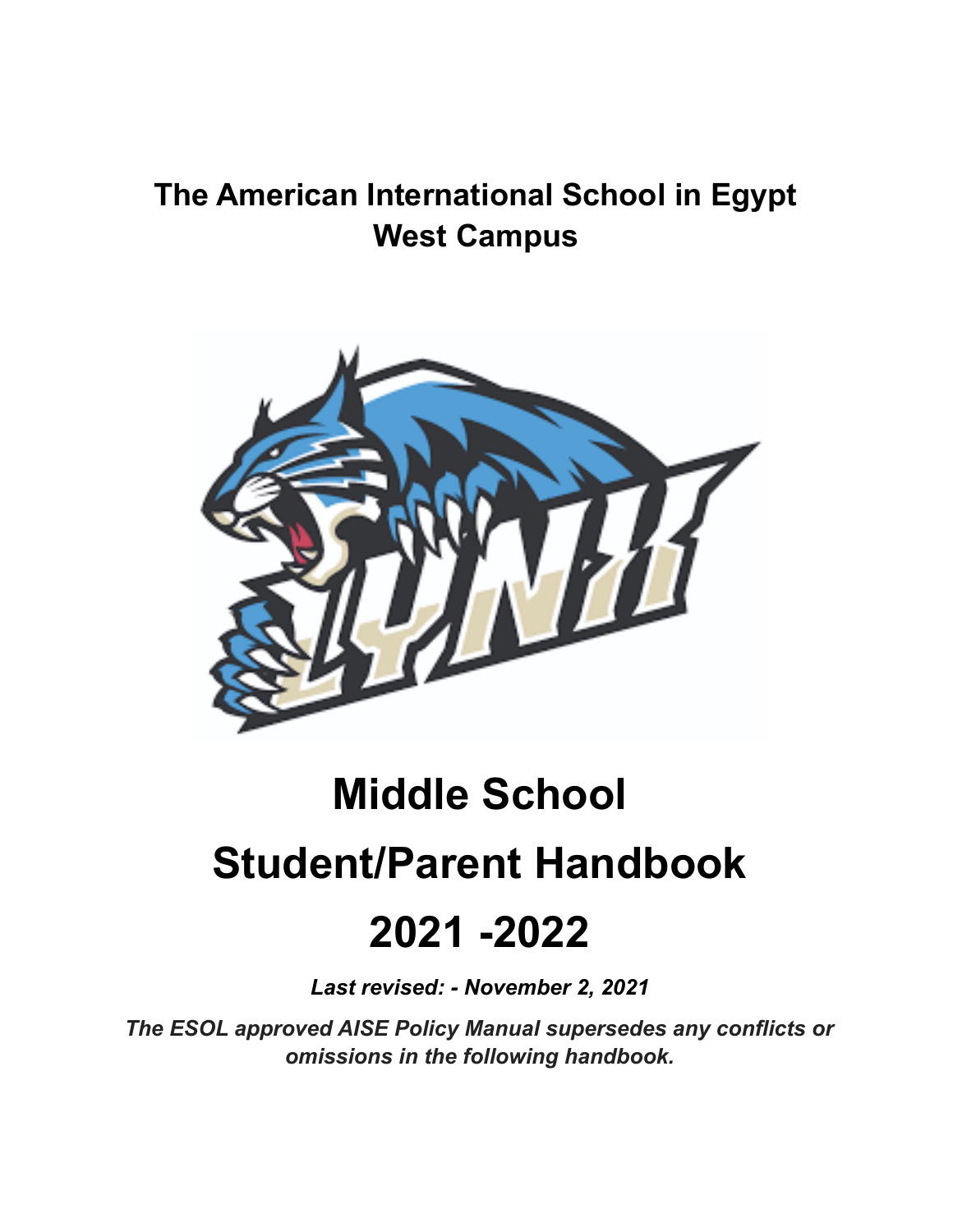### **Table of Contents Page**

#### *ESOL and AISE*

| <b>AISE Mission Statement</b>              | 3              |
|--------------------------------------------|----------------|
| <b>AISE Philosophy</b>                     | 3              |
| <b>AISE Belief Statements</b>              | 3              |
| <b>AISE Learning Community Commitments</b> | 4              |
| <b>ESOL Vision Statement</b>               | 5              |
| <b>ESOL Mission Statement</b>              | 5              |
| Academic Calendar                          | 6              |
| <b>Contact Information</b>                 | $\overline{7}$ |
| <b>School Faculty</b>                      | 8              |

#### *AIS West Middle School*

| <b>Middle School Faculty</b>                | 9               |
|---------------------------------------------|-----------------|
| Middle School Philosophy                    | 11              |
| <b>Bell Schedule</b>                        | 12 <sup>2</sup> |
| Program of Study Grade                      | 12              |
| Advisory                                    | 12              |
| <b>Assessment Policy</b>                    | 13              |
| Grading, Feedback and Reporting             | 13              |
| High Honors and Honor Roll                  | 15              |
| Lynx Award                                  | 15              |
| <b>Academic Support and Review</b>          | 15              |
| <b>Homework Policy</b>                      | 16              |
| <b>Summer School and Retention Policies</b> | 16              |
| <b>Attendance Policy</b>                    | 17              |
| <b>Counseling Services</b>                  | 18              |
| <b>Learning Support Services</b>            | 18              |
| <b>Parent Communication</b>                 | 18              |
| <b>Student Behavior Expectations</b>        | 19              |
| <b>Academic Honesty</b>                     | 19              |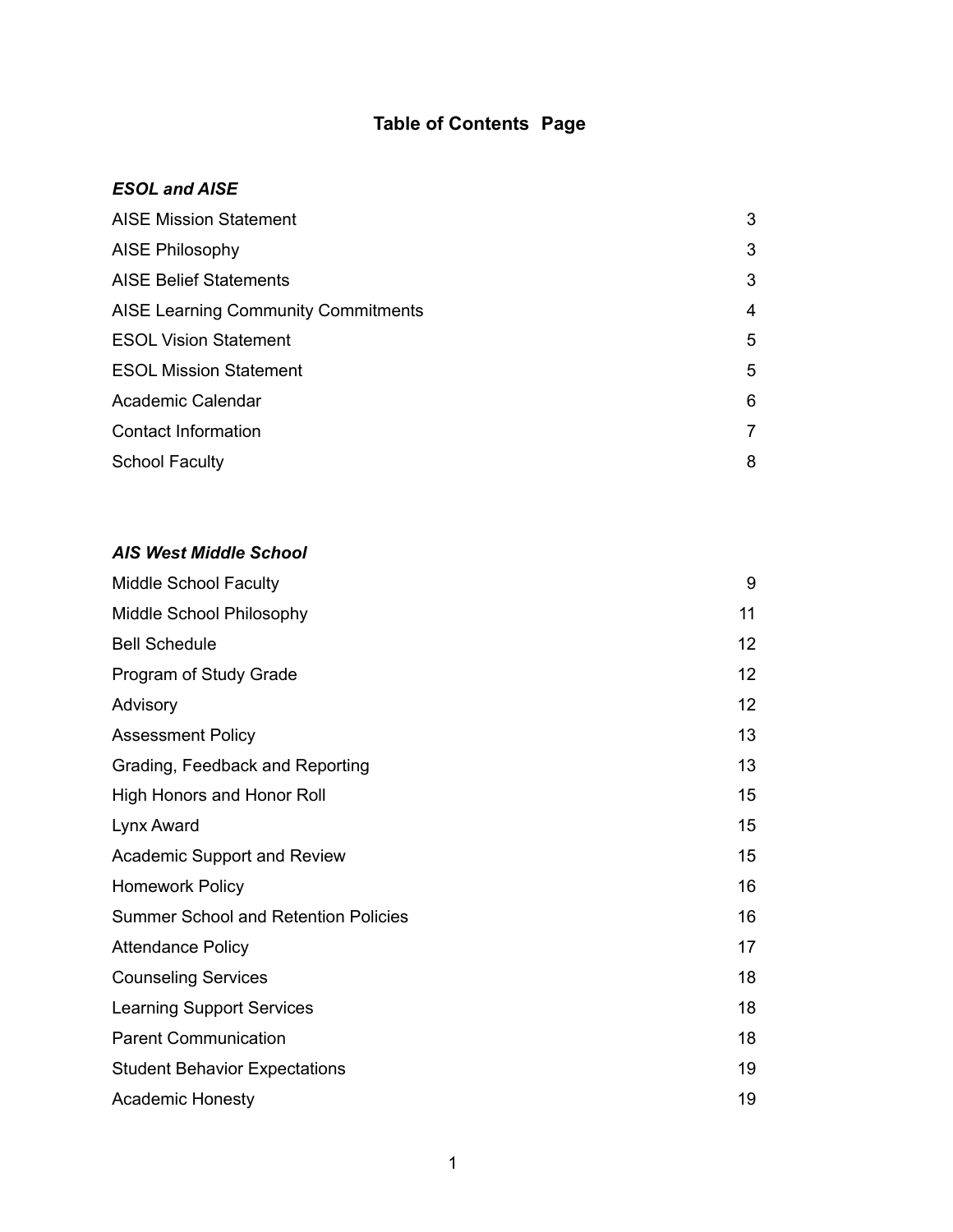| Honor Code                | 19  |
|---------------------------|-----|
| <b>Bullying Policy</b>    | 20  |
| <b>Behavior Probation</b> | 21  |
| Zero Tolerance Behaviors  | 22. |

#### *General Information*

| <b>Busing / Transportation</b>                  | 22 |
|-------------------------------------------------|----|
| <b>Dining Services</b>                          | 23 |
| <b>Elevator Use</b>                             | 23 |
| <b>Emergency Evacuation of the Building</b>     | 23 |
| <b>Extracurricular Activities</b>               | 23 |
| Athletic and Extracurricular Eligibility Policy | 23 |
| <b>Field Trips</b>                              | 24 |
| <b>Fundraising Activities</b>                   | 25 |
| <b>Health Services</b>                          | 25 |
| Library                                         | 25 |
| Lockers                                         | 26 |
| Lost and Found                                  | 26 |
| <b>Mobile Phones Policy</b>                     | 26 |
| National Level Athletics at School              | 26 |
| <b>Tardy Policy</b>                             | 26 |
| Damaged or Lost Items                           | 27 |
| <b>Student Council</b>                          | 27 |
| AISE West Technology Policy                     | 27 |
| <b>Textbooks</b>                                | 29 |
| Tutoring                                        | 29 |
| <b>Uniform Policy</b>                           | 29 |
| <b>Withdrawing Students</b>                     | 30 |
| <b>Visitors and Guests</b>                      | 30 |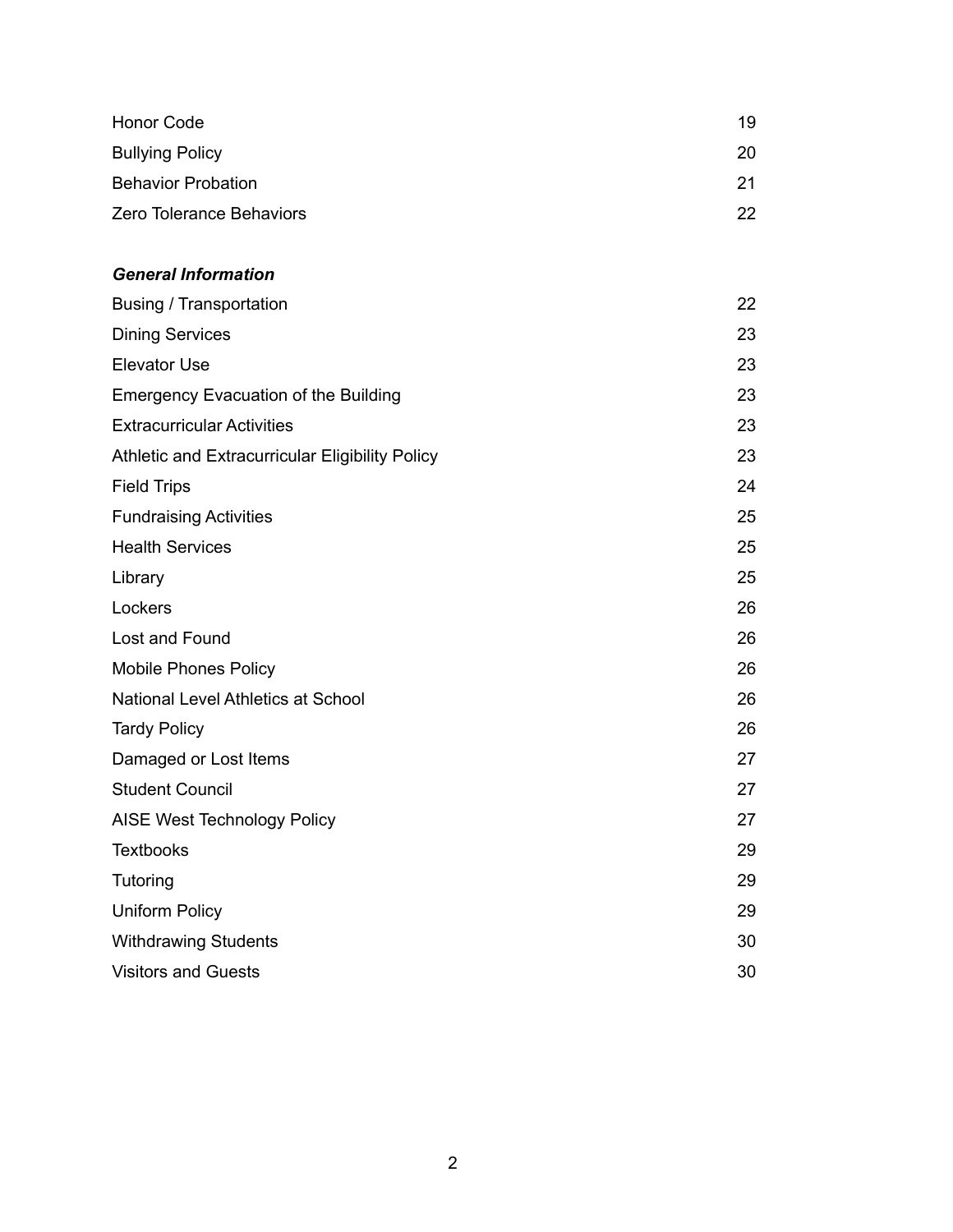#### **AISE Mission Statement**

The American International School in Egypt (AISE) provides a comprehensive and challenging American and international education that fosters informed and engaged local, regional and global citizenship. We inspire students to be lifelong learners who contribute positively within a diverse and changing world.

#### **AISE Philosophy**

AISE provides a co-educational, English language, college preparatory program of studies as well as The International Baccalaureate Diploma Program that culminates in awarding eligible students an American High School Diploma or International Baccalaureate Diploma. A holistic education is provided that encourages high standards of academic achievement, meaningful collaboration, and personal development, while supporting the unique needs of each learner. We encourage the expression of multiple perspectives in a safe and nurturing learning environment, such that the cultural identity of each student is valued. We prepare students to contribute to and thrive in a multicultural society. We support students in the development of skills and learning strategies. Students are encouraged to take responsibility for their own learning and well-being. Learning explicitly addresses guided and independent inquiry and investigations, skill development, and thinking strategies for finding solutions to the complex problems inherent in the challenges posed in developing a sustainable and peaceful world.

#### **AISE Belief Statements**

At AISE, we believe that each member of the AISE learning community has a commitment to:

- Participate actively and responsibly in his or her own learning;
- Support parent-teacher-student relationships that enable success in learning;
- Understand and appreciate each other as individuals with special interests, aptitudes, and the ability to learn and experience success;
- Support the role of extracurricular activities in enabling students to explore interests and to cultivate unique skills;
- Communicate proficiently using the English language and ensure all students' first languages supported to the extent possible;
- Experience and value education as a lifelong process;
- Develop the skills to utilize contemporary technology to enhance further learning;
- Establish and maintain respectful and effective communication and collegiality;
- Develop in all students a sense of personal and social responsibility through demonstrated service to others;
- Respect local, regional, and international perspectives; and
- Shape the future of our school through strategic vision, continuous planning, and agreed upon action plans linked to continuous evaluation.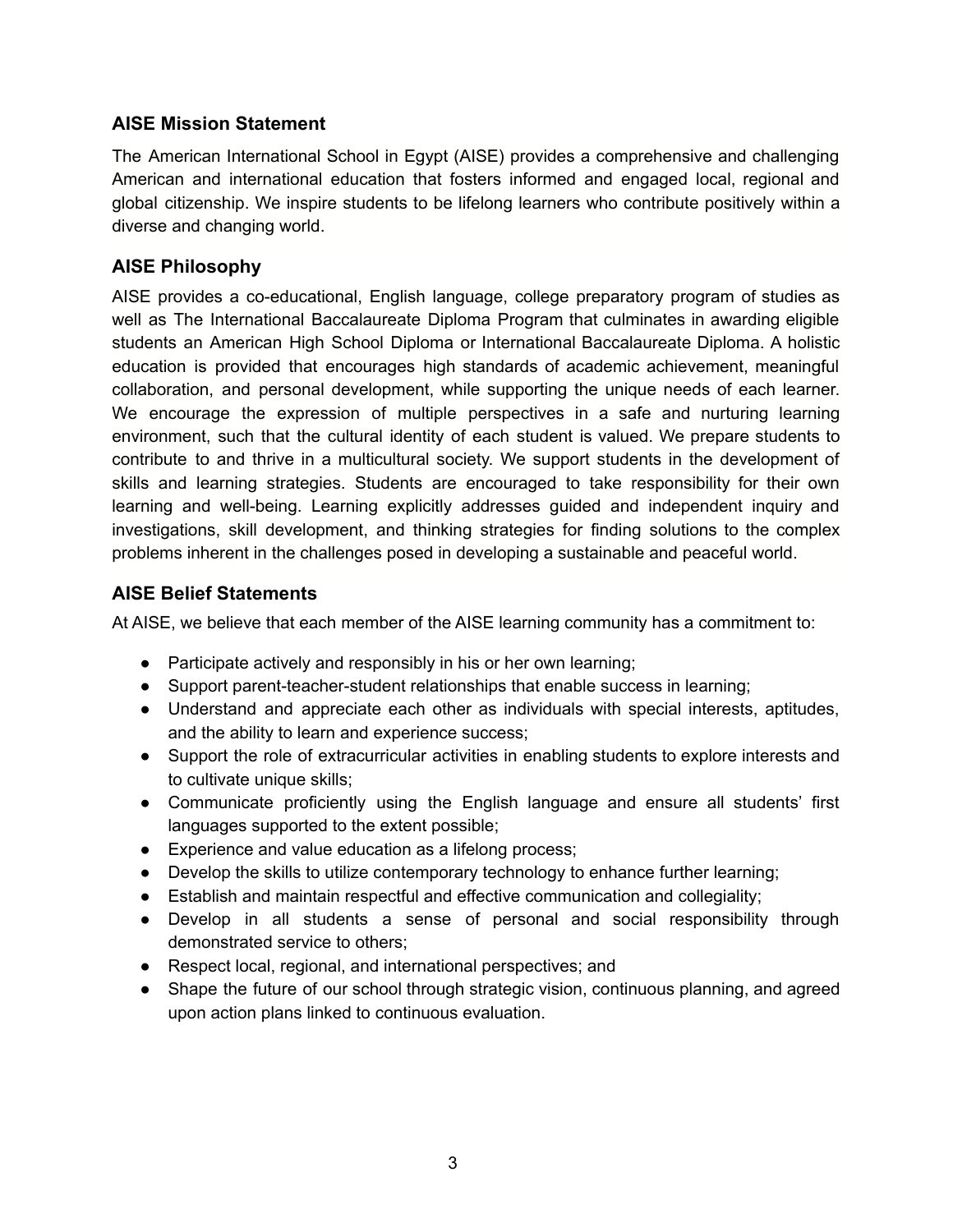#### **AISE Learning Community Commitments**

At AISE, we believe that a child learns most effectively when there is consistent support and communication between the school, the students, and the parents. Therefore, at AISE:

#### **Teachers promise to:**

- Assist their students in making healthy choices.
- Provide a safe and caring classroom environment.
- Challenge students to achieve to the best of their ability
- Create meaningful lessons and assessments in line with our school mission.
- Respond to parent emails within 48 hours, Sunday-Thursday.
- Update student progress on Google Classroom and PowerSchool Gradebook at least once a week.
- Offer praise, encouragement, and meaningful, timely feedback.
- Craft transparent, consistent grading policies, homework procedures, and classroom expectations.
- Explain and follow the AISE Behavioral Policies in a consistent, fair manner.
- Communicate with parents, staff, and students in a professional, respectful manner.
- Get involved in the greater school community by participating in after school activities, attending performances, and promoting positive school spirit.

#### **Parents promise to:**

- Be sure children get 8-10 hours of sleep and are on time to school.
- Offer praise and encouragement to their children regarding their learning.
- Support your child's learning goals and aspirations.
- Promote reading and writing in your household in both English and Arabic (if spoken at home).
- If applicable, check Google Classroom and PowerSchool Gradebook with your child at least once a week to monitor their progress and keep up to date on assignments, projects, and expectations.
- Monitor and limit your child's online usage, television viewing, and use of electronic devices (including social media).
- Be supportive of the teacher's grading policies, homework procedures, and classroom expectations.
- Support the AISE behavioral policies in a consistent, fair manner both at school and at home.
- Communicate with teachers, staff, and students in a professional, respectful manner.
- Get involved in the greater school community by participating in parent teacher conferences, attending performances, and promoting positive school spirit.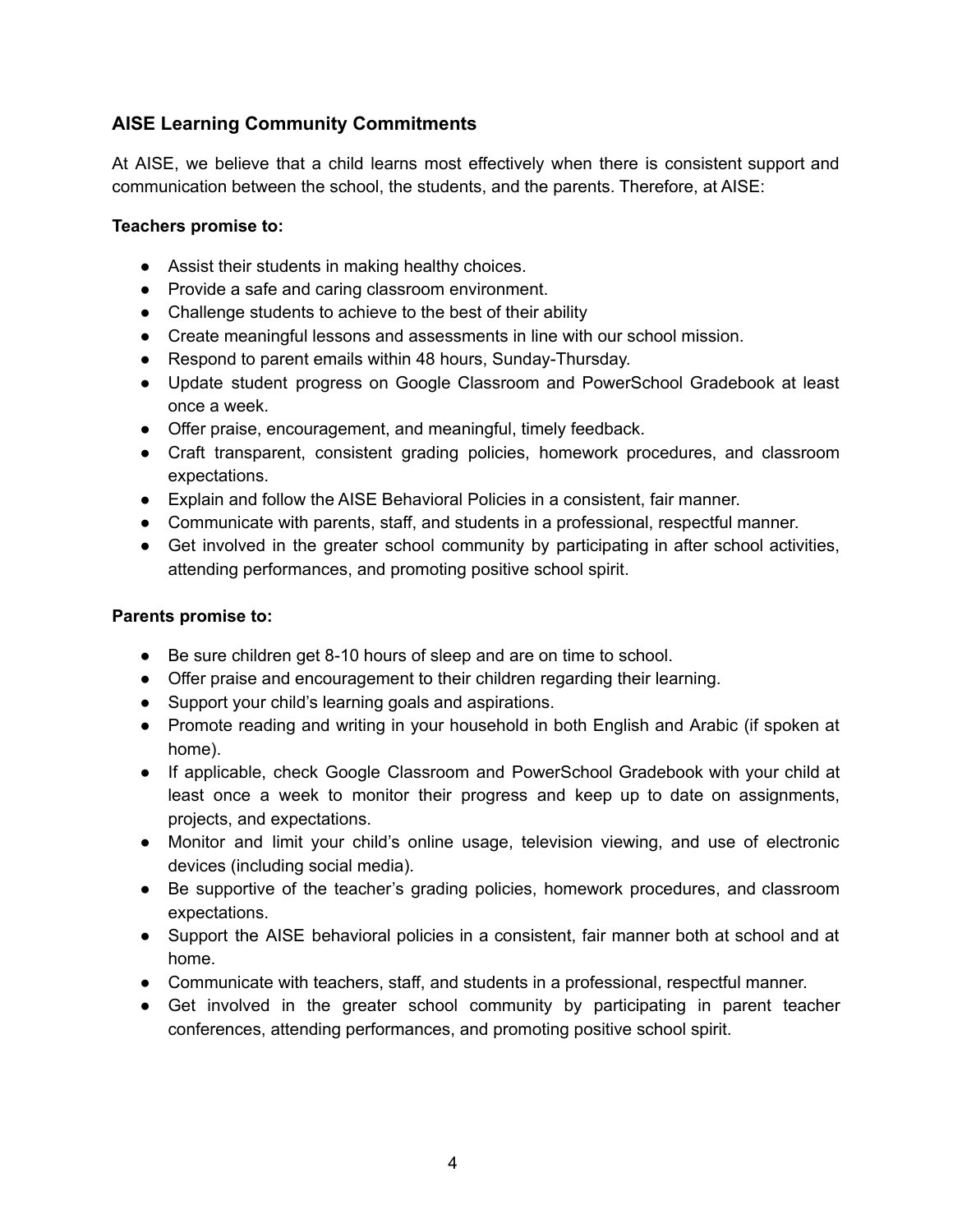#### **Students promise to:**

- Get 8-10 hours of sleep and be on time to school in the morning
- Challenge themselves to meet their learning goals to the best of their abilities.
- Arrive to class on time, every day, all day.
- Devote a sufficient amount of time each day after school for completing work and studying.
- If applicable, check Google Classroom and PowerSchool Gradebook at least once a week to monitor your progress and keep up to date on assignments, projects, and expectations.
- Follow and support the teacher's grading policies, homework procedures, and classroom expectations.
- Understand and follow the AISE behavioral policies consistently.
- Communicate with teachers, parents, and staff in a professional, respectful manner.
- Get involved in the greater school community by participating in after school activities, attending performances, and promoting positive school spirit.

#### **AISE Vision**

Raising Student Achievement

Every Day, Every Way

#### **Esol Mission Statement**

Education Services Overseas Limited's mission is to educate its students in the finest tradition of American education, while incorporating the strengths of the students' own cultures. Our school's goal is to develop our students' basic skills and their capacities for critical thinking and creativity. In addition to cultivating a passion for learning, we aim to promote our students' all-around development, their character, and their sense of civic responsibility. ESOL is committed to making each of its schools a center of educational excellence, offering its students the fullest opportunity to attain their maximum potential in a positive, enjoyable, stimulating and safe environment that is conducive to their intellectual, physical, emotional and social development. Thus, our curriculum complements core subjects such as English, mathematics, sciences and social sciences with equally rigorous programs in physical education and fine arts. Graduates of ESOL schools possess all the tools of success in an increasingly integrated world. As humanity's collective body of knowledge continues to grow at an exponential rate, ESOL gives its students the skills they need to solve the problems of the future. As clear and critical thinkers with a working knowledge of technology, ESOL's graduates are certain to succeed in their future careers. More importantly, they are well-rounded, honorable, and responsible human beings who contribute positively to their societies.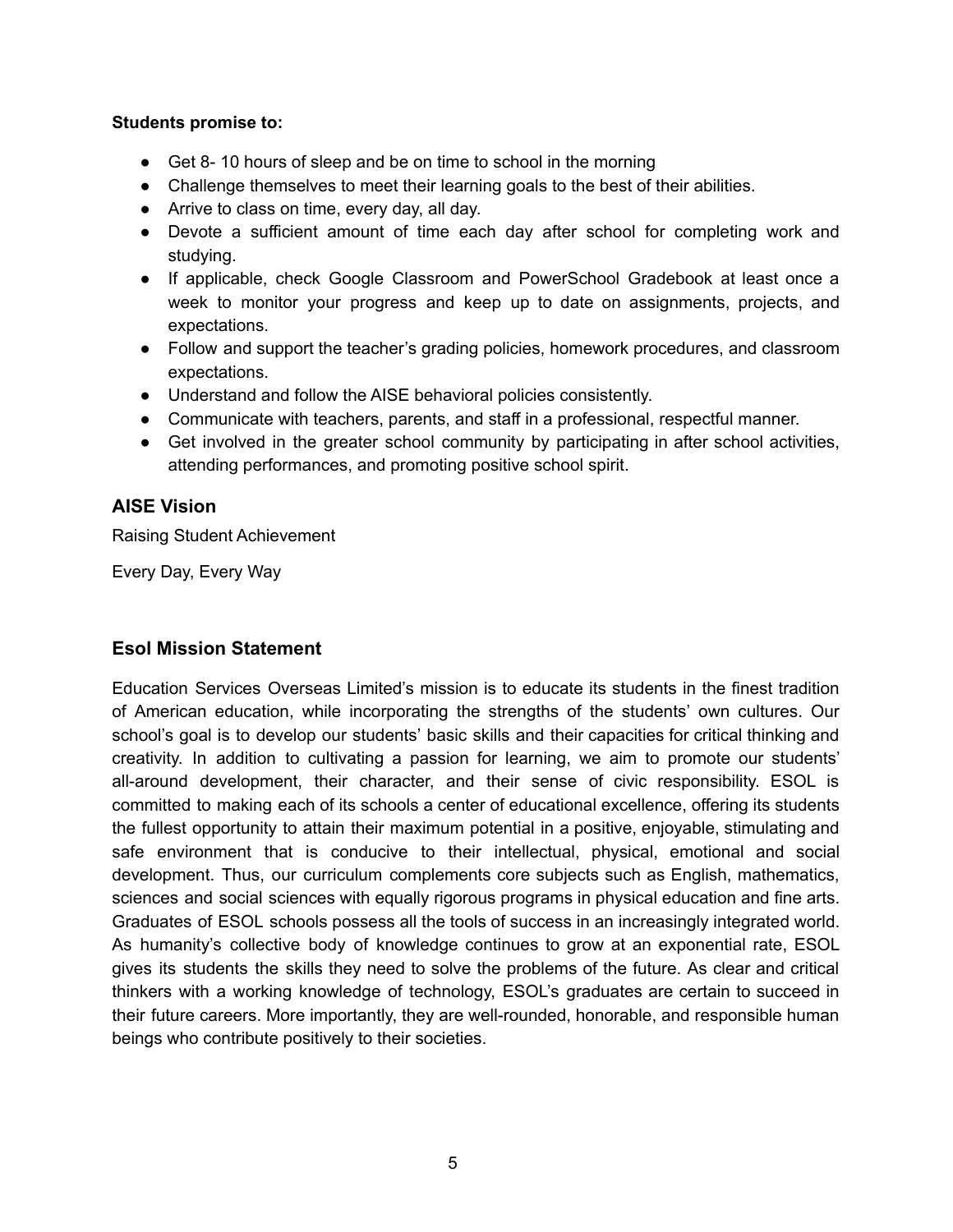#### **Academic Calendar 2021-2022**

| September 1, 2021 - December 21, 2021 |                                                                  |  |  |  |
|---------------------------------------|------------------------------------------------------------------|--|--|--|
| September 1 - 2                       | <b>Student Orientation Days</b>                                  |  |  |  |
| September 5                           | First Day of School                                              |  |  |  |
| September 23                          | Teacher Professional Development Day (no school<br>for students) |  |  |  |
| October 7                             | <b>Armed Forces Day</b>                                          |  |  |  |
| October 17 - 18                       | Moulid Al Nabi                                                   |  |  |  |
| October 28                            | End of Term 1                                                    |  |  |  |
| November 11                           | <b>Parent Teacher Conferences</b>                                |  |  |  |
| November 25                           | <b>Thanksgiving Day</b>                                          |  |  |  |
| December 2                            | Teacher Professional Development Day (no school<br>for students) |  |  |  |
| December 21                           | End of Term 2/Semester One                                       |  |  |  |
| December 22 - January 8               | Winter Break (no school)                                         |  |  |  |
| <b>Second Semester</b>                |                                                                  |  |  |  |
|                                       | January 9, 2022 to June 16, 2022                                 |  |  |  |
| January 9                             | Term 3/Semester Two Begins                                       |  |  |  |
| January 27                            | National Police Day                                              |  |  |  |
| February 17                           | <b>Parent Teacher Conferences</b>                                |  |  |  |
| February 24                           | Teacher Professional Development Day (no school<br>for students) |  |  |  |
| March 24                              | End of Term Three                                                |  |  |  |
| March 27 - March 31                   | <b>Spring Break</b>                                              |  |  |  |
| April 24                              | Easter Sunday                                                    |  |  |  |
| April 25                              | Sinai Liberation Day / Sham El Nessim                            |  |  |  |
| May 1                                 | Labor Day                                                        |  |  |  |
| May 2 - 3                             | Eid El Fitr                                                      |  |  |  |
| June 6                                | <b>High School Graduation</b>                                    |  |  |  |
| June 10                               | <b>Grade 8 Promotion Ceremony</b>                                |  |  |  |
| June 16                               | End of Term 4/Semester Two                                       |  |  |  |
| * Muslim holidays subject to change   |                                                                  |  |  |  |

## **First Semester**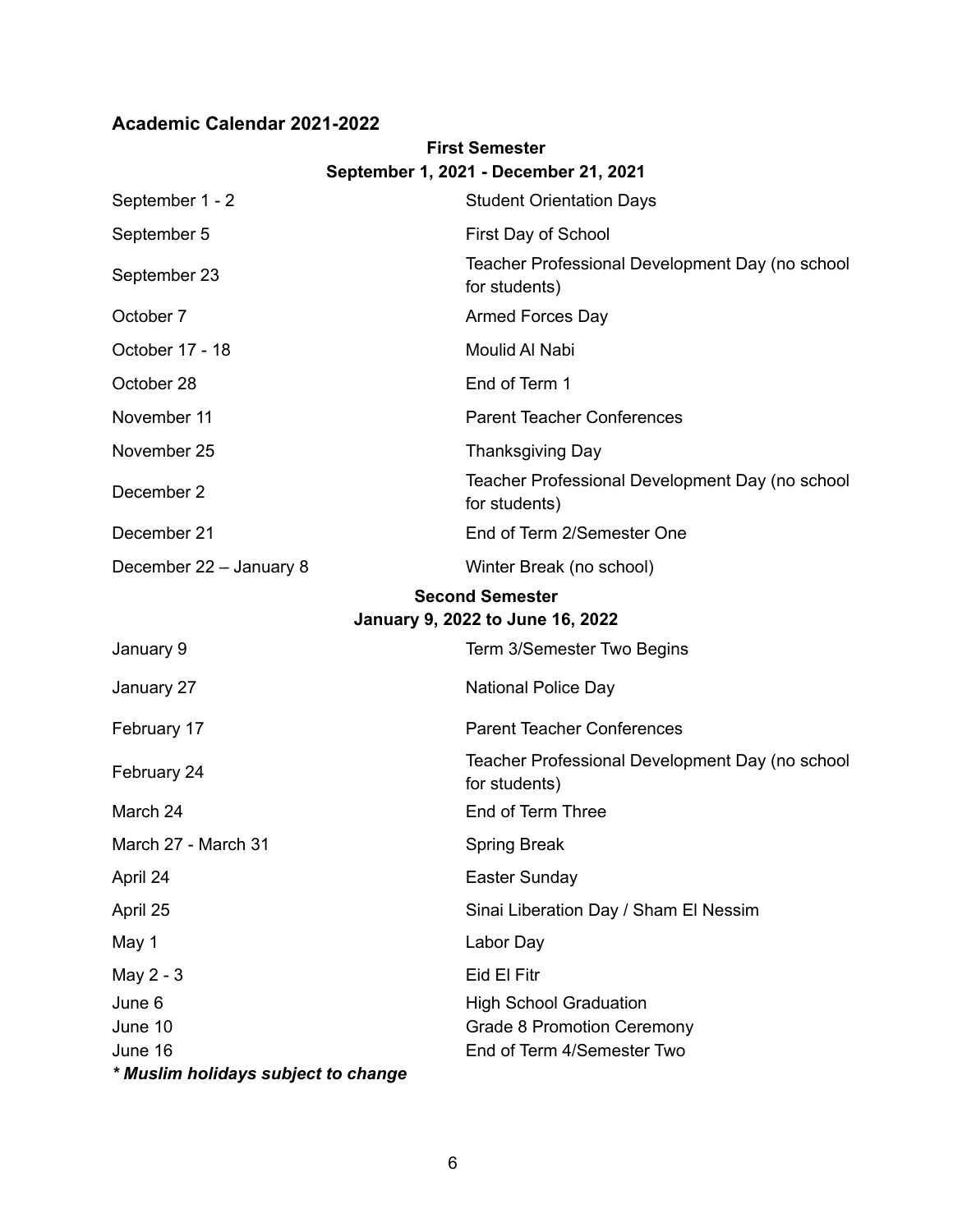### **Contact Information & School Hours**

| <b>Middle School Office Hours</b>      | 7:45 am - 3:45 pm, Sunday - Wednesday<br>$7:45$ am $-3:00$ pm, Thursday                                             |
|----------------------------------------|---------------------------------------------------------------------------------------------------------------------|
| <b>AISE West Website</b>               | www.aiswest.com                                                                                                     |
| <b>ESOL Website</b>                    | www.esolonline.com                                                                                                  |
| Fax                                    | $+(202)$ 379 34 646                                                                                                 |
| Middle School Administrative Assistant | Reham Sherif (rsherif@aiswest.com)<br>Telephone +(202) 38540660                                                     |
| AISE West Front Office                 | +(202) 38540600                                                                                                     |
| <b>Mailing Address</b>                 | The American International<br>School in Egypt - West Campus<br>P.O. Box 12588<br>Greens Compound, Sheikh Zayed City |
| <b>AISE West Street Address</b>        | Sheikh Zayed City, Entrance 2<br><b>Greens Compound</b><br>12588                                                    |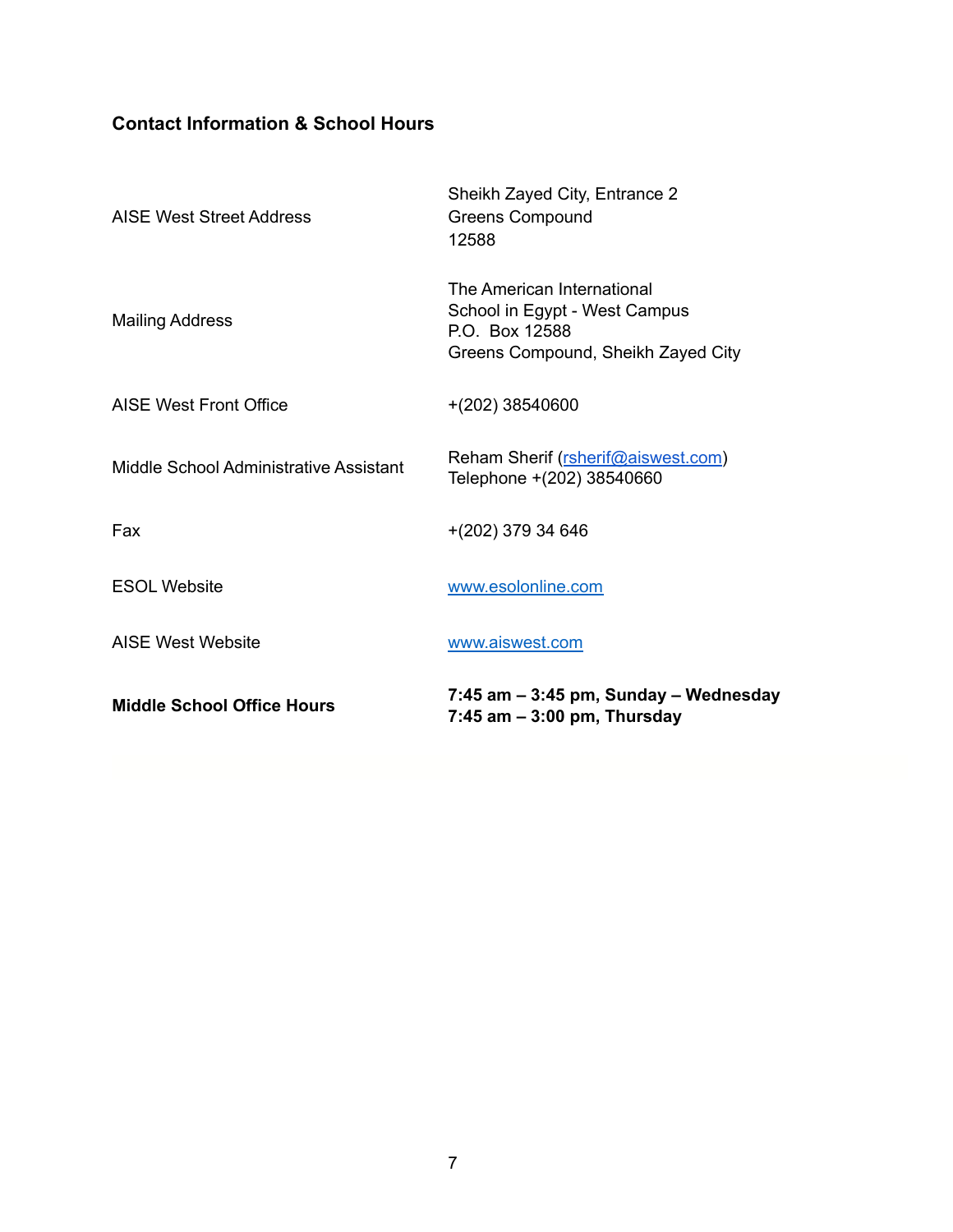## **School Faculty 2021 – 2022**

|  | <b>School Administration</b> |
|--|------------------------------|
|  |                              |

| <b>Director</b>                               | Dr. Randy Refsland    |
|-----------------------------------------------|-----------------------|
| <b>Elementary School Principal</b>            | Ms. Sue Williams      |
| <b>Elementary School Assistant Principals</b> | Ms. Nicole Reid       |
|                                               | Dr. Troy Snyder       |
| <b>Middle School Principal</b>                | Ms. Chelsea Armstrong |
| <b>Middle School Assistant Principal</b>      | Mr. Mathias Sanders   |
| <b>High School Principal</b>                  | Dr. Craig Ross        |
| <b>High School Assistant Principal</b>        | Dr. Dina Sonbol       |
| <b>Elementary School Counselors</b>           | Ms. Malak Yassin      |
|                                               | Mr. Emmett Grogan     |
| <b>Middle School Counselor</b>                | Ms. Angela Fushtey    |
| <b>High School Counselors</b>                 | Ms. Fify Kassem       |
|                                               | Dr. Les Potter        |
| <b>IB Coordinator</b>                         | Dr. Hani Ramzy        |
| <b>Business Manager</b>                       | Mr. Mohamed Fahmy     |
| <b>Deputy Finance Manager</b>                 | Mr. Mohamed Faris     |
| <b>School Accountant</b>                      | Ms. Shimaa Ahmed      |
| <b>Transportation Manager</b>                 | Mr. Mohamed Abbas     |
| <b>Security Manager</b>                       | Mr. Mohamed Gamal     |
| <b>Admissions</b>                             | Ms. Rania Behiri      |
|                                               | Ms. Rim Ehsan         |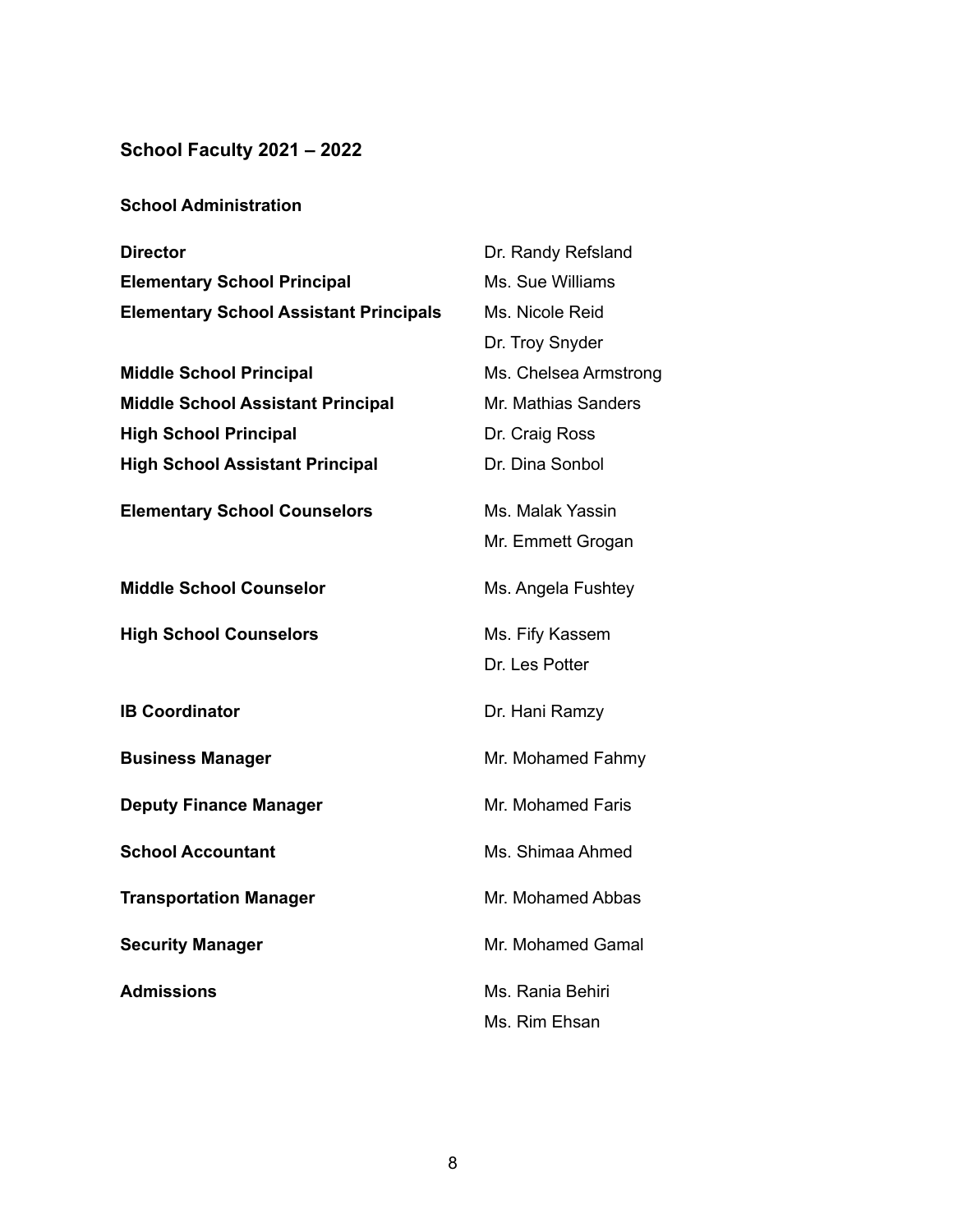**Middle School Faculty**

| <b>Arabic Department</b>             | Mr. Ahmed Khattab                          |
|--------------------------------------|--------------------------------------------|
|                                      | Mr. Ali Mansour                            |
|                                      | Mr. Mahmoud Sharkawy                       |
|                                      | Mr. Mohammed Hassan                        |
|                                      | Mr. Mohamed Ahmed                          |
|                                      | Ms. Sahar Mahmoud                          |
| <b>English Department</b>            | Ms. Amira Nabhan                           |
|                                      | Ms. Michaela Lucey                         |
|                                      | Ms. Sara Afify                             |
|                                      | Ms. Stacy Pape                             |
| <b>Electives Department:</b>         | Mr. Alejandro Corredor                     |
|                                      | Ms. Ilonka Meier                           |
|                                      | Ms. Lina Rodriguez (Head of Department)    |
|                                      | Ms. Patricia Granter                       |
|                                      | Ms. Mai Hedeib                             |
| <b>World Languages Department</b>    | Ms. Dolores Rodriguez (Head of Department) |
|                                      | Ms. Edwina Nordquist                       |
| <b>Mathematics Department</b>        | Ms. Amira Elsherif                         |
|                                      | Dr. Michael Heard (Grade 7 Team Leader)    |
|                                      | Mr. Vince Yung                             |
|                                      | Ms. Sophie Sewailem                        |
| <b>Physical Education Department</b> | Mr. Anders Nordquist (Head of Department)  |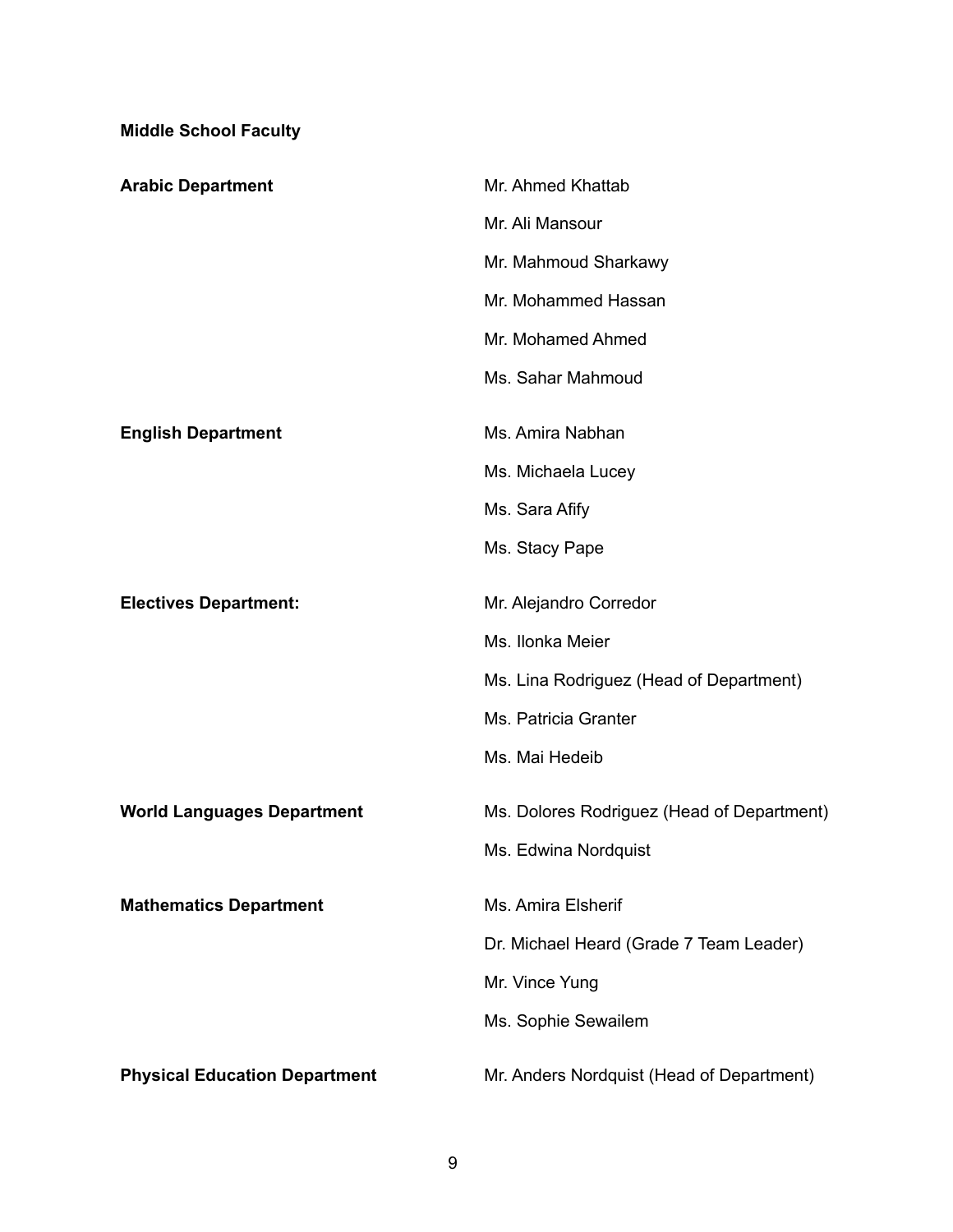|                              | Ms. Katrina Wards                           |
|------------------------------|---------------------------------------------|
|                              | Mr. Marty Perry                             |
|                              | Mr. Stephen Guelff (Athletic Director)      |
| <b>Science Department</b>    | Ms. Amanda Bailey (Grade 6 Team Leader)     |
|                              | Ms. Amanda Kerschen                         |
|                              | Ms. Holly Holst                             |
|                              | Ms. Kimberly Walker                         |
| <b>Humanities Department</b> | Mr. Abdelkader Chabi                        |
|                              | Mr. Daniel McCarville (Grade 8 Team Leader) |
|                              | Mr. John Lawrence                           |
|                              | Ms. Stacy Pape                              |
|                              |                                             |
| <b>Learning Support</b>      | Mr. Jonathan Potter                         |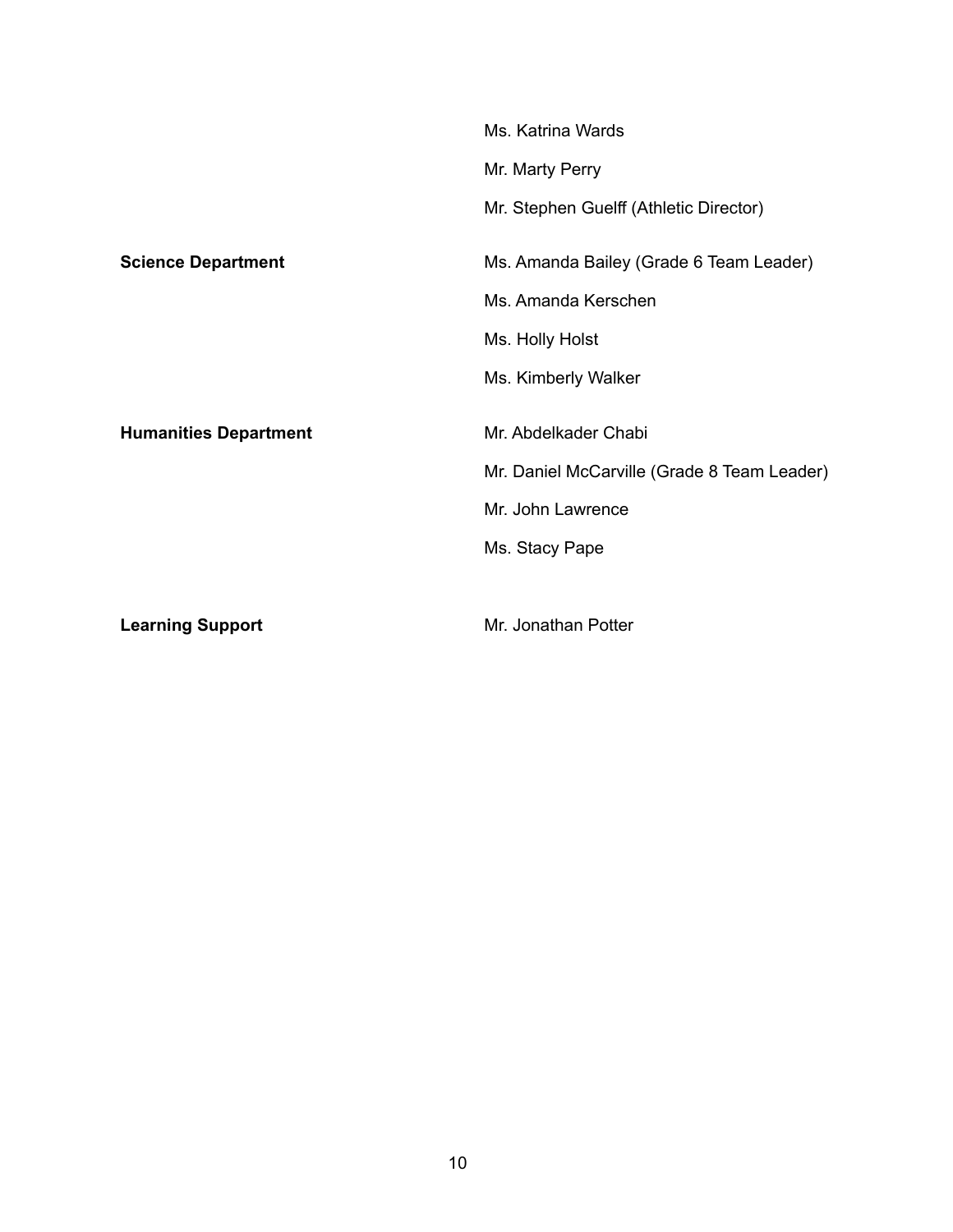### **Middle School Academic Program**

The middle school continues with the same careful supervision and attention to all areas of student development and learning, as does the elementary school. The curriculum and methodology at these grade levels are designed to meet the needs of students in their transitional phase of emerging adolescence.

The curriculum is designed to match the best practices from The United States' schools. Students are taught essential knowledge, skills and understandings. A departmentalized program provides students an opportunity to learn in interdisciplinary units. Real-life application of subject knowledge is accomplished through integrated core curriculum in combination with technology, art, drama, music, dance, world languages and physical education, and with the support from rich, library-media resources.

The rapid intellectual growth of the pre-adolescent sparks many emotional and social changes. The American International School of Egypt's middle school nurtures trusting relationships with adults and peers to create a climate of personal growth for each student. At AISE, we strive for all students to become successful and feel confident.

We implement our school mission by:

- Teaching how to connect and apply learned skills and concepts
- Nurturing positive relationships
- Encouraging and in some cases requiring participation in weekly tutoring sessions
- Scheduling time for regular parent/teacher/student conferences
- Offering assistance and guidance from our counseling department
- Teaching organizational skills
- Working in partnerships with our parents
- Developing technological skills
- Teaching through interdisciplinary units of instruction
- Promote international and intercultural understandings through the use of curriculum-specific field trips

**The Middle School at AISE is a transition between the elementary community and high school model of education. We will work towards easing this transition with communication and care.**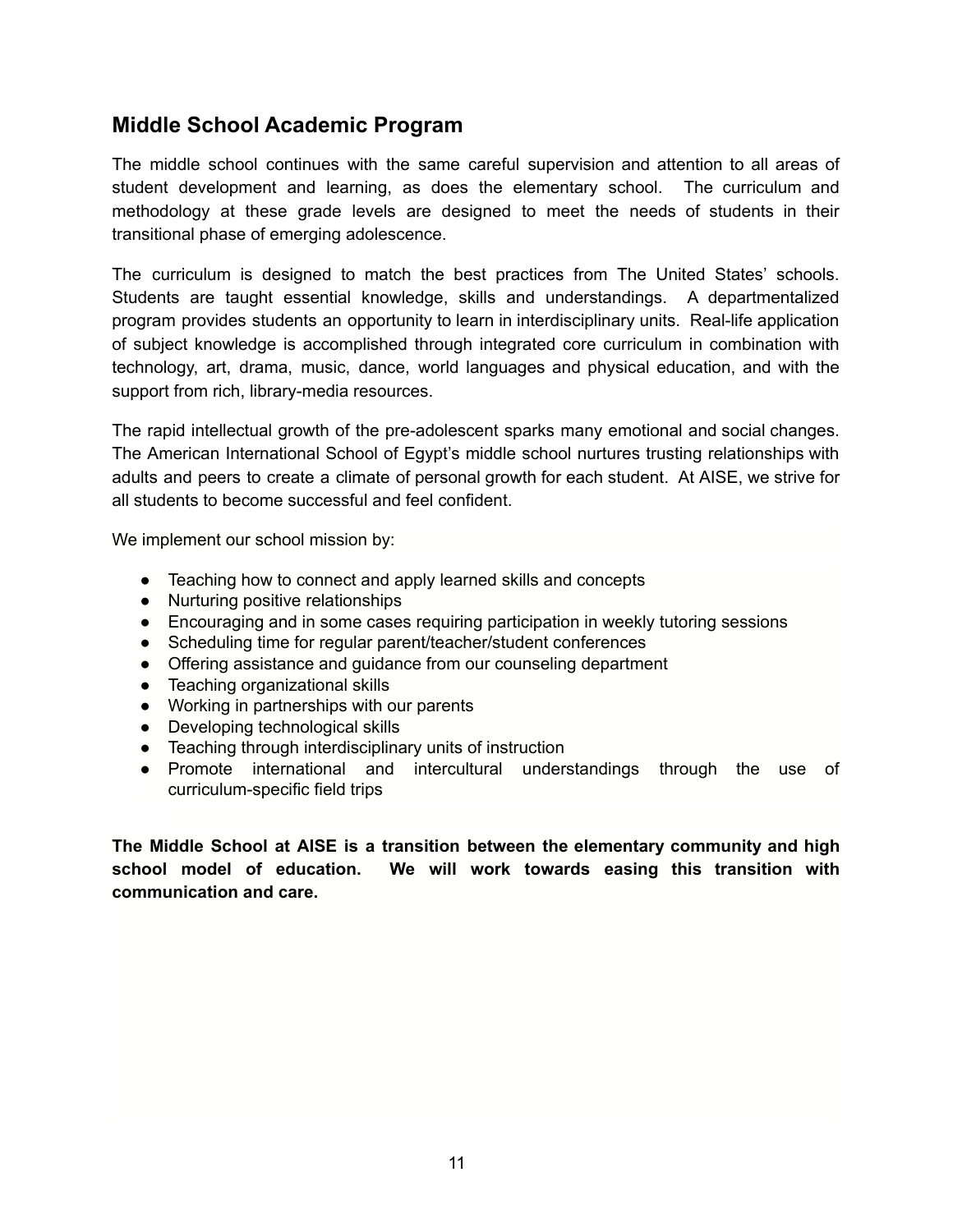## **Middle School Schedule**

|       | Period 1<br>8:00-9:25<br>*Advisory is every<br><b>Sunday and</b><br><b>Wednesday from</b><br>$8:00 - 8:30$ | Nutrition<br>$9:25-9:50$ | Period 2<br>$9:50 - 11:15$ | Lunch<br>11:15-11:55 | Period 3<br>11:55-1:20  | Period 4<br>1:38-2:50   |
|-------|------------------------------------------------------------------------------------------------------------|--------------------------|----------------------------|----------------------|-------------------------|-------------------------|
| Day 1 | $\mathbf{1}$                                                                                               |                          | $\sqrt{2}$                 |                      | $\mathbf{3}$            | $\overline{\mathbf{4}}$ |
| Day 2 | $\sqrt{5}$                                                                                                 |                          | $\,6\,$                    |                      | $\overline{7}$          | 1                       |
| Day 3 | $\overline{2}$                                                                                             |                          | $\mathfrak{S}$             |                      | $\overline{\mathbf{4}}$ | $\sqrt{5}$              |
| Day 4 | $\,6\,$                                                                                                    |                          | $\overline{7}$             |                      | $\mathbf{1}$            | $\overline{2}$          |
| Day 5 | $\mathfrak{S}$                                                                                             |                          | $\overline{\mathbf{4}}$    |                      | $\overline{5}$          | $\,6\,$                 |
| Day 6 | $\overline{7}$                                                                                             |                          | $\mathbf 1$                |                      | $\overline{2}$          | $\sqrt{3}$              |
| Day 7 | $\overline{4}$                                                                                             |                          | $\sqrt{5}$                 |                      | $\,6$                   | $\overline{7}$          |

#### **Program of Study**

All middle school students are expected to carry a full program of studies. The courses in middle school are English, mathematics, Arabic, science, social studies, physical education, technology, world languages, and the fine arts. The middle school is organized through a seven-day, seven class rotational schedule during the year.

#### **Advisory**

All Middle School students participate in our Responsive Classroom Advisory program. AIS West Middle School Advisory is a safe zone for students and teachers to express themselves, share experiences, build social skills and connect with each other while giving back to the school and community.

#### **Assessment Policy**

#### **Purpose of Assessment**

We assess student learning to: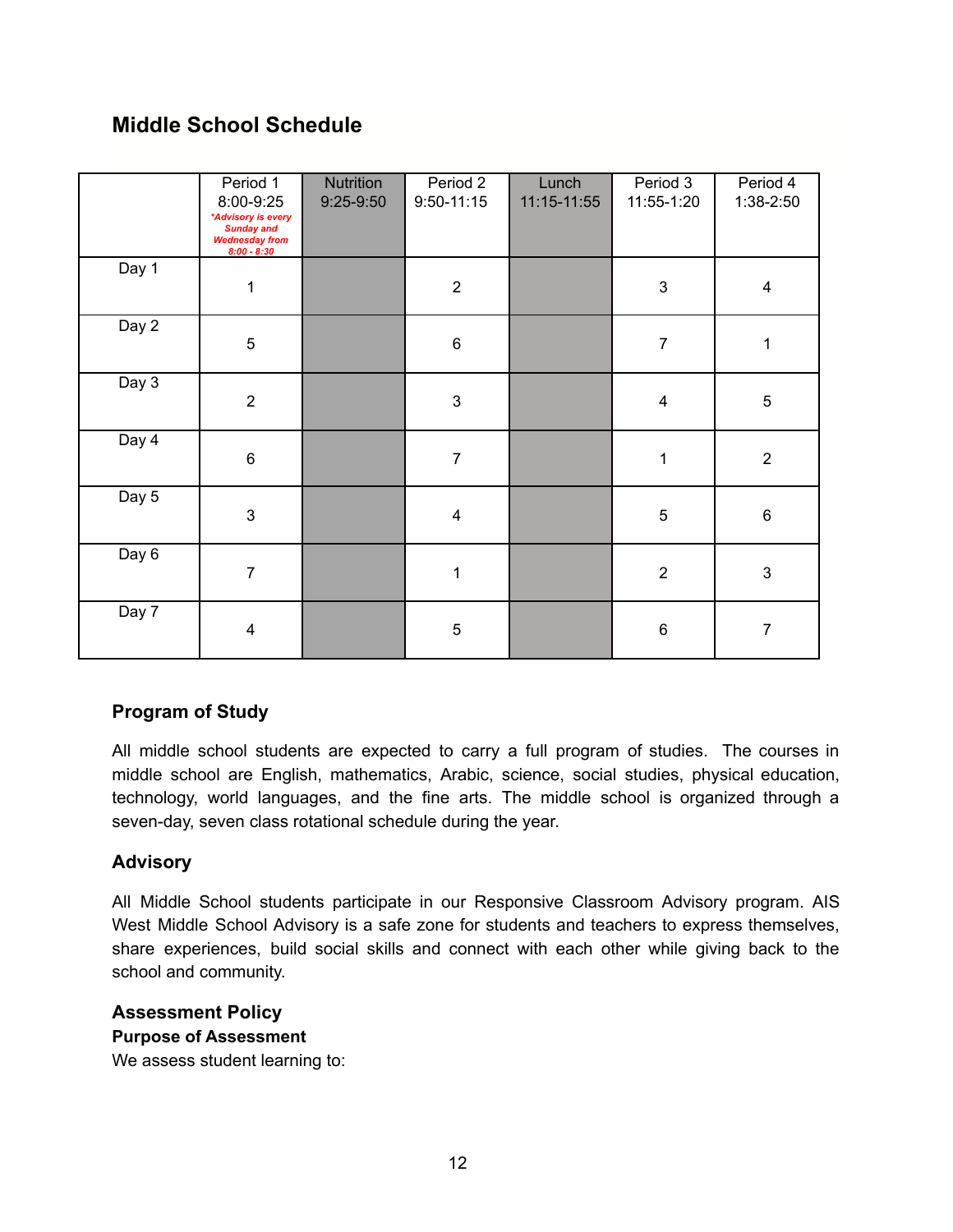- Promote student learning through assessing prior knowledge, building a profile of the student's understanding, adjusting planning to meet particular needs and to encourage children to be reflective about their own learning.
- Assist in reporting to students, parents and future institutions
- Evaluate our school program including both curriculum and methodology.

#### **Frequency of Major Assessments**

Middle school students may not have more than two in-class summative assessments on a single day. Teachers always give students notice of assessments so they can plan ahead for review and preparation. All middle school assessments are placed on the assessment calendar to facilitate this planning. Communication between teachers and students via the assessment calendars is essential for teachers and students to manage their time and commitments responsibly.

#### **Grading, Feedback and Reporting**

The school year is divided into two semesters. Each semester consists of approximately 18 instructional weeks. Each semester is further divided into two grading terms. At the close of each term, students receive a report card. The term report card indicates the students performance in all classes. Absences, if any, are recorded on the report card, which reflects the period of attendance.

- Semester  $1 =$  Term  $1 & 8$  Term  $2$
- $\bullet$  Semester 2 = Term 3 & Term 4

Students in Grade 6 receive a standards based report card for each of their seven classes. This report card gives thorough feedback on the student's performance in various standards within each course.

| Grade 6 Grading Scale                                                                                                                                         |    |
|---------------------------------------------------------------------------------------------------------------------------------------------------------------|----|
| Proficient<br>Student shows understanding of all parts of the learning targets.                                                                               | P  |
| Approaching<br>Student shows understanding of many parts of the learning targets.                                                                             | AP |
| Novice<br>Student shows limited understanding of some parts of the learning targets.                                                                          | N  |
| <b>Insufficient Evidence</b><br>Student has not shown evidence that they understand the learning target<br>or submissions do not make sense or are off topic. | ΙE |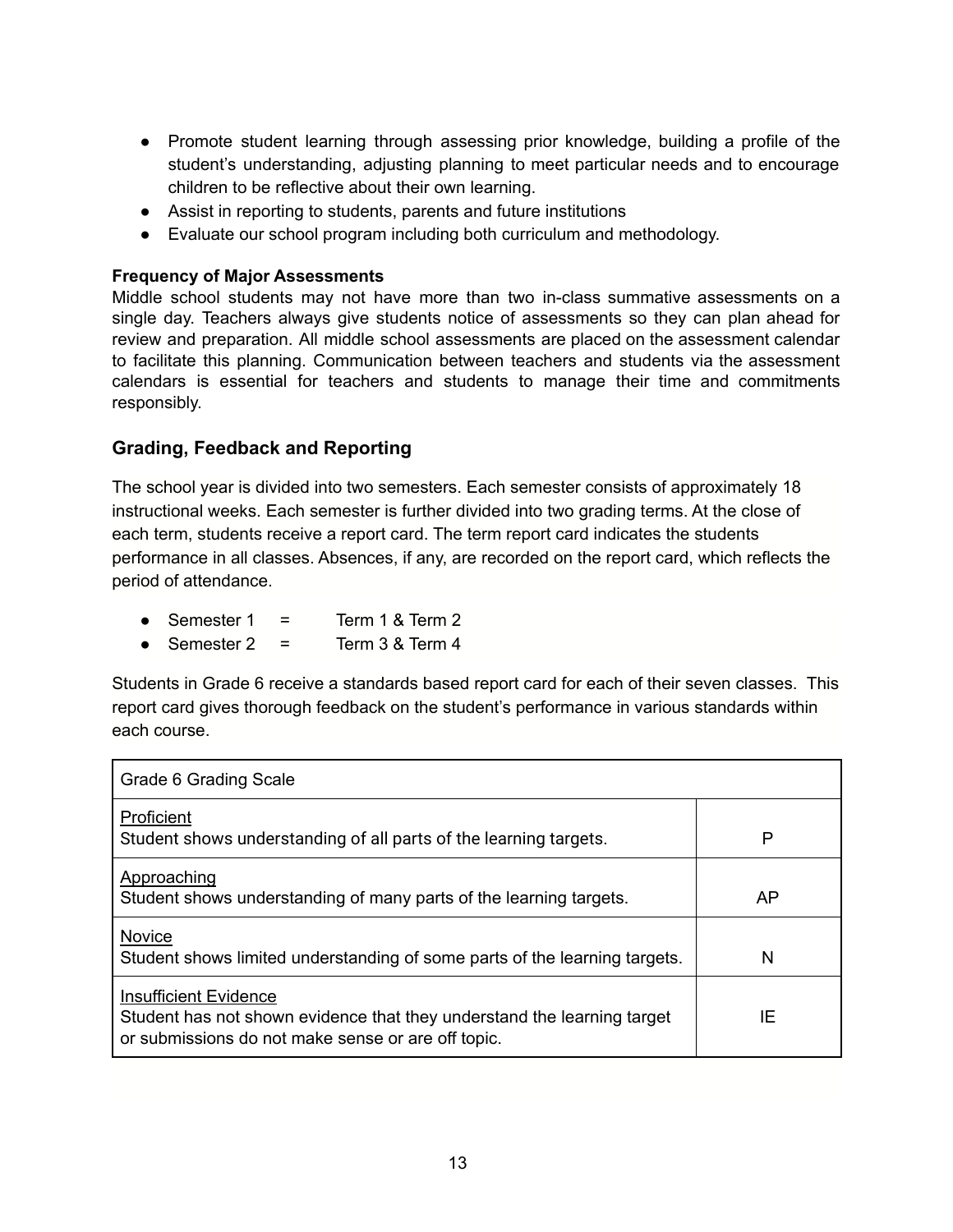Grade 6 students are also given feedback on their Attitude Towards Learning in each class. The AIS West Attitude Towards Learning standards are:

- Student contributes to a positive learning environment.
- Student takes an active role in their learning.
- Student comes prepared to class.

Students in Grades 7 and 8 receive traditional report cards with letter grades.

| Grade 7 and 8 Grading Scale |      |               |   |               |       |
|-----------------------------|------|---------------|---|---------------|-------|
| 98% - 100%                  | A+   | $93\% - 97\%$ | A | $90\% - 92\%$ | $A -$ |
| 88% - 89%                   | B+   | $83\% - 87\%$ | B | $80\% - 82\%$ | B-    |
| 78% - 79%                   | $C+$ | 73% - 77%     | C | 70% - 72%     | $C-$  |
| 68% - 69%                   | D+   | $63\% - 67\%$ | D | $60\% - 62\%$ | D-    |
| Below 60% - F               |      |               |   |               |       |

Progress reports are sent via email approximately every four weeks. If a student is struggling to meet the standards in any class they will receive a progress report to share the information with their parents. Parents are strongly encouraged to monitor their student's academic progress online using PowerSchool.

Semester grades for Middle School Students (grades 7 and 8) are determined in the following manner:

- First Term = 50%
- $\bullet$  Second Term =  $50\%$

High achieving students are recognized at the Middle School Awards Assembly.

#### **High Honor Roll and Honor Roll**

Students are awarded High Honors at the end of terms 2 and 4 for earning all "A" grades in Grades 7 and 8.

Students are awarded Honors at the end of terms 2 and 4 for either earning all "A" and "B" grades in Grades 7 and 8 or demonstrating proficiency, with all Ps and no more than 7 APs, in all Grade 6 learning standards.

#### **The AISE West Lynx Award**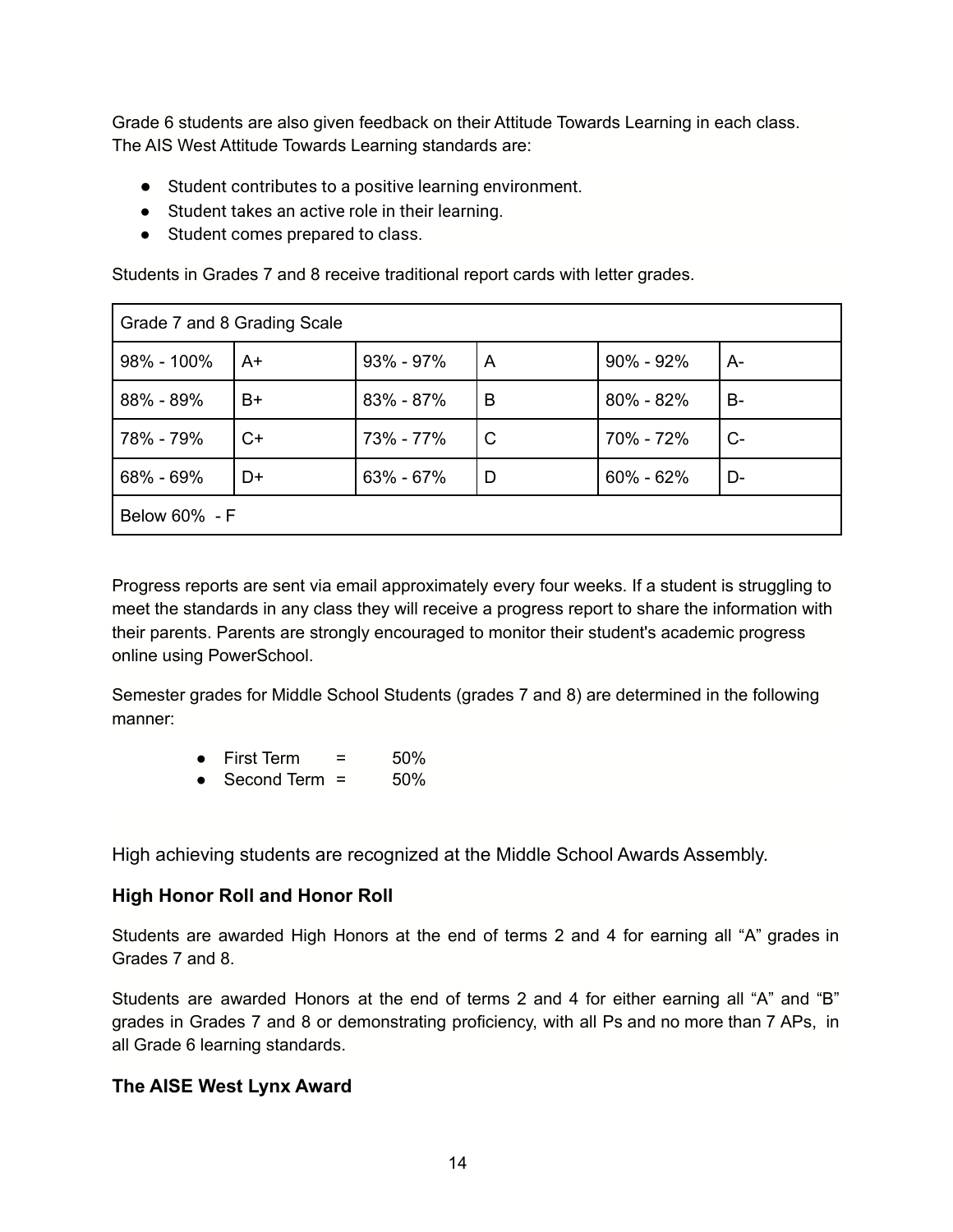At the end of every semester, teachers will nominate one student to receive the AISE West Lynx Award at our Middle School Awards Ceremony. The recipient of the Lynx award is a student who best embodies the IB Learner Profile. One student per grade level is awarded each semester.

#### **Academic Support and Review (ASR)**

Academic Support and Review is implemented in the Middle School with students who are struggling to meet learning targets in one or more classes at the end of an academic term. At that time, the child's academic progress will be discussed between the student, parent(s) and the Middle School Counselor. If the student's academic progress continues to decline, the Assistant Principal and Principal will make a recommendation for Academic Support and Review: Tier 2 or Tier 3.

| Tier   | <b>Duration</b>                                 | Strategies always include parent notification                                                                                                                                                                                                                                                                          |
|--------|-------------------------------------------------|------------------------------------------------------------------------------------------------------------------------------------------------------------------------------------------------------------------------------------------------------------------------------------------------------------------------|
| Tier 1 | 1 term                                          | • Compulsory after school tutoring attendance<br>• Assistant Principal will determine the subjects and days that<br>attendance is required<br>• Meeting with student and Counselor<br>• Academic Action Plan created with student<br>• Restricted participation in extracurricular activities.                         |
| Tier 2 | 1 term (subject to<br>leadership<br>discretion) | • Compulsory after school tutoring attendance<br>• Assistant Principal will determine the subjects and days that<br>attendance is required<br>• Parent meeting with Assistant Principal<br>• Academic Action Plan reflection and modification with student<br>• Restricted participation in extracurricular activities |
| Tier 3 | 1 term (subject to<br>leadership<br>discretion) | • Compulsory after school tutoring attendance<br>Principal will determine the subjects and days that attendance<br>is required<br>• Parent meeting with Principal<br>• Academic Action Plan reflection and modification with student<br>• Students cannot participate in extracurricular activities                    |

Please note that if a student shows sufficient improvement they will have their AR Tier reduced or removed as per the details below.

- Satisfactory Improvement on Tier 1 Removal from AR
- Satisfactory Improvement on Tier 2 Placed on Tier 1
- Satisfactory Improvement on Tier 3 Placed on Tier 2

If a student does not show satisfactory improvement on Tier 3, they will have their file referred to the AIS West Director. Options at this point could include enrollment in summer school, alternative lesson delivery and instruction, or discontinuation of enrollment.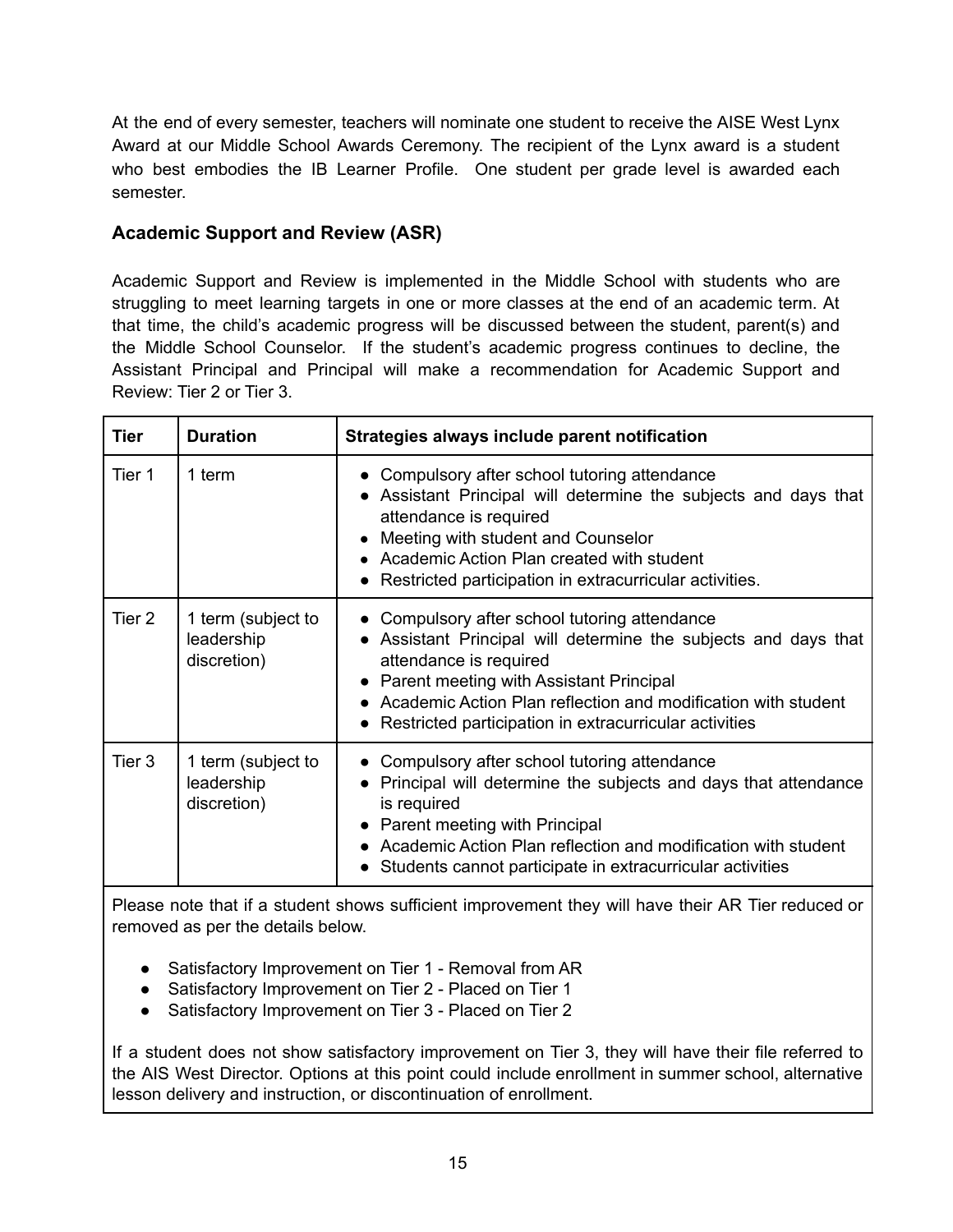#### **Homework Policy**

Meaningful homework may be assigned in the middle school for reinforcement, practice of skills and/or enrichment. Homework may also consist of projects.

Students should not be overloaded with homework on any given evening. Middle School students should never have more than 90 minutes of homework each evening (15 to 20 minutes per core class). Grade level teachers work together to ensure homework will not exceed 90 minutes per night.

#### **Summer School and Retention Policies**

Summer school may be recommended or required for middle school students. If a child is recommended, summer school is not a requirement to move to the next grade level. If summer school is required, passing summer school successfully is a condition to move to the next grade level. A student will be required to attend Summer School if they fail to meet the standards of core subjects (Math, English, Science, and Social Studies).

If at the end of the academic year a student fails to meet the standards in three or more of the year-long core courses (Math, English, Science and Social Studies), the student may be required to repeat the current grade.

#### **Attendance**

#### **Attendance Policy**

All middle school students are expected to arrive at school on time and to attend all scheduled classes and meetings unless they have a valid excuse, such as illness or involvement in a scheduled school activity. In all cases, parents are required to contact the school if your child is going to be absent.

Middle school students must be especially careful about missing classes for any reason other than entirely unavoidable ones, as prolonged absences may affect learning new concepts.

The AISE attendance policy is as follows:

- All days absent from class will count as absences. Absences for medical reasons are still counted as absences.
- Students absent more than 20 days may be required to attend summer school in order to pass the grade level.
- Students are expected to ask the class teacher for work that needs to be made up. Students will have to make arrangements with the class teachers for each absence day to complete the make-up work. Arrangements to make up tests and other in-class work must be made with the class teacher.
- Parents will be notified when students begin to accrue excessive absences.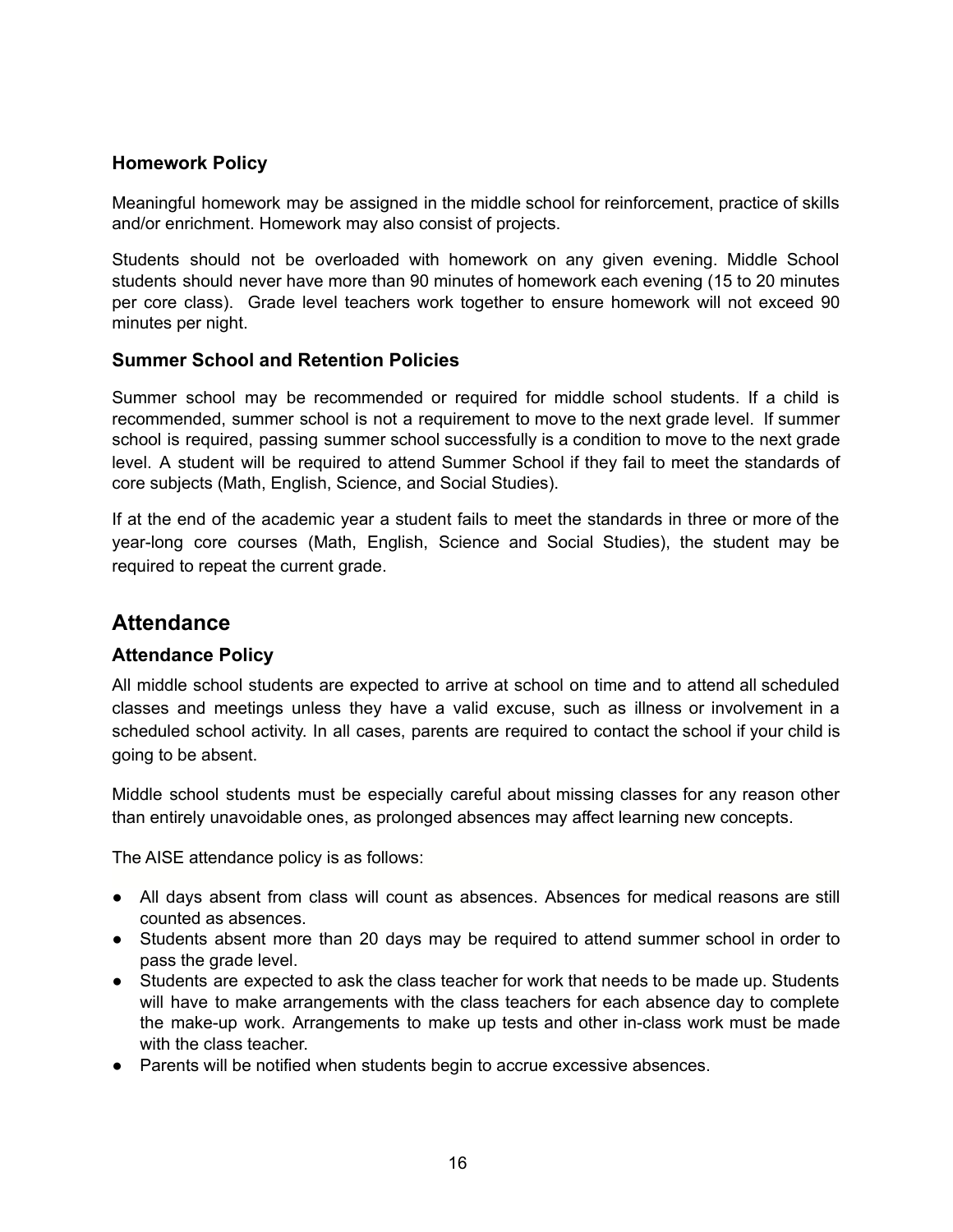- For early dismissal, parents must send an email to the Middle School office before 12:00. Students without an email sent to the Middle School office, from their parents will not be allowed to leave the school until the end of the school day.
- **●** Students should not plan to leave school for medical appointments, early travel plans etc. Make your plans to have appointments and travel outside of school hours. If a student requests to leave early, he/she may leave during Nutrition, Lunch or during transition from one class to the next. Early dismissal during class time disrupts the learning environment.
- Class attendance is mandatory for the entire school day before a student may attend an extracurricular or co-curricular activity.
- **●** Student absences due to participation in school sponsored activities, events or field trips are not counted toward a student's total absences.
- **●** Absences with a doctor's/medical note are still considered absences from classes.
- **●** In order to be allowed to make-up work missed during an illness, a doctor/medical note is required for absences of longer than 2 consecutive days due to illness. However, if a student misses a scheduled assessment (test, exam, presentation, project deadline, etc.), a doctor's note is required to be allowed to take the assessment or submit the work after the original due date.
- **●** Parents must notify the middle school office via email each day that their child is absent due to illness.

| <b>Absence Type</b> | <b>Credit Received for</b><br><b>Completed Work</b> | <b>Counted in Absence Total</b> |
|---------------------|-----------------------------------------------------|---------------------------------|
| <b>Excused</b>      | Yes                                                 | Yes                             |
| <b>Unexcused</b>    | No                                                  | Yes                             |

#### **Counseling and Learning Support Services**

The counselor at AISE addresses the academic, social, emotional, and psychological needs of the middle school students. The counselor's work is differentiated by attention to developmental stages of student growth. The counselor works with all students and parents on a confidential basis, or within a team approach. The counselor assists students through four primary interventions: counseling (individual and group), large group guidance, consultation and coordination. The counselor provides students with services to enhance personal and academic achievement and development. The counselor helps students with selection of classes each year and career awareness, personal concerns, curriculum information, and study skills assistance.

The Middle School learning support teacher provides push-in and pull-out services for students who require additional support in reaching the curriculum.

#### **Parent Communication**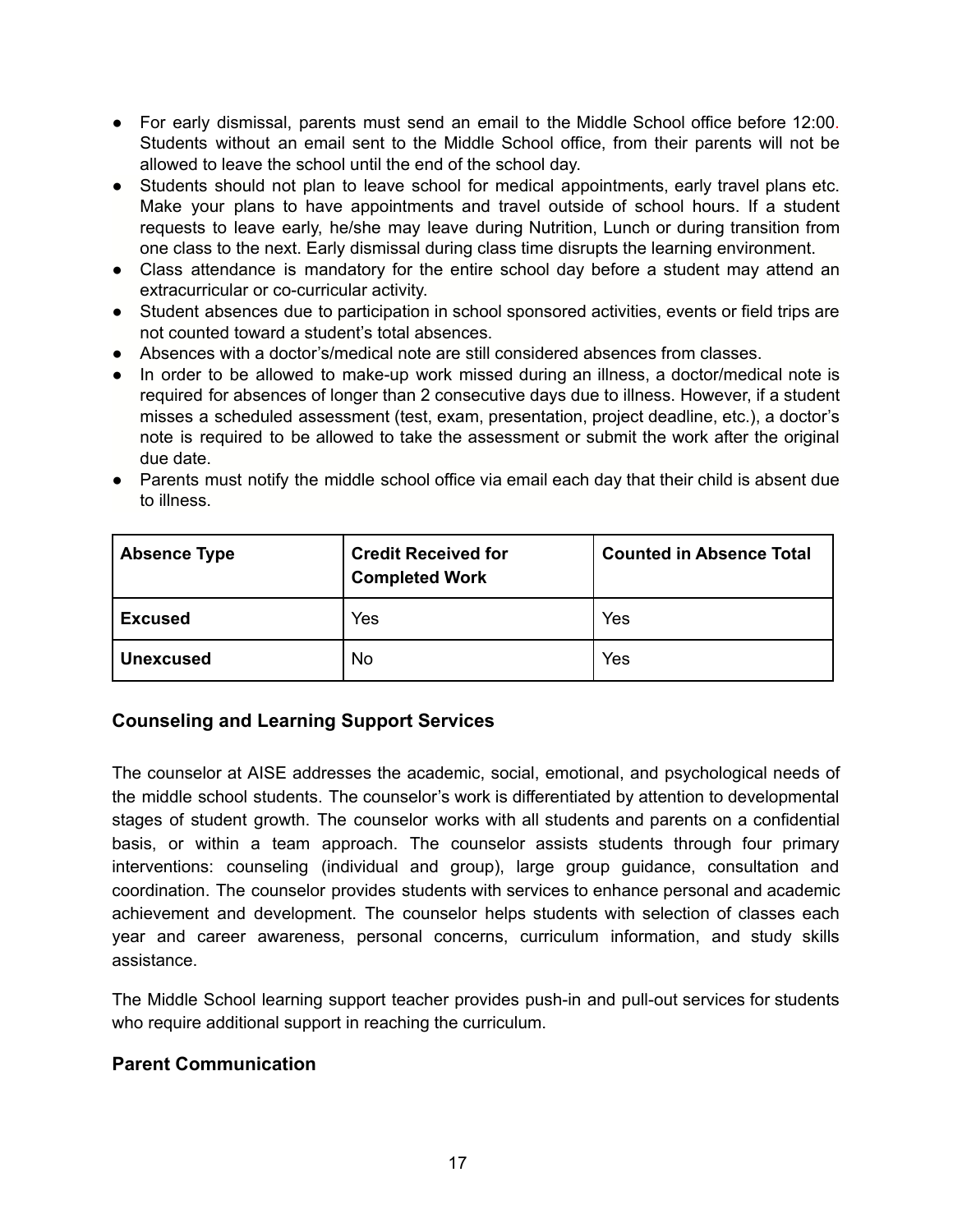Communication between parents, teachers and administration is vital for your child's success. Therefore, we have systems that are in place to ensure that you have access to information on your child's growth and success. This involves communication from teachers; however, parents are expected to check Google Classroom and PowerSchool Gradebook regularly and initiate any required communication with teachers to help support student success. Parents are expected to maintain civility and respect in their communication with teachers.

Our parent/guardian-school communication strategies include:

- Parent/teacher formal conferences (twice per year)
- Parent/teacher conferences
- AISE newsletters and student/parent calendar
- Invitations to plays/presentations/performances
- Invitations to each term's Middle School Awards Assemblies
- Progress reports and report cards
- Meetings and workshops with the principals, assistant principals, and counselors
- Letters/calendars
- Access to online grades

#### **Student Behavior Expectations at AISE**

The American International School in Egypt believes that the environment most conducive to learning and growth is one in which all students feel confident, secure and safe. A sense of responsibility for one's own conduct as well as for the general well being of the community is expected of all middle school students. All middle school students are expected to exhibit sensitivity and respect for the rights and property of all members of the school community. Students are expected to meet the school expectations, respect school property and do their part to maintain the positive learning environment. The consequences listed below will be a result of investigation and determinations made by the middle school administration.

| <b>Persistent Minor Unexpected Behaviors</b>                                                                                                                                                                                                                                                                                                             | <b>Possible Consequences</b>                                                                                                                                                          |  |
|----------------------------------------------------------------------------------------------------------------------------------------------------------------------------------------------------------------------------------------------------------------------------------------------------------------------------------------------------------|---------------------------------------------------------------------------------------------------------------------------------------------------------------------------------------|--|
| Disrupting a positive learning environment<br>Arguing with teacher<br>$\circ$<br>Shouting out in class<br>$\circ$<br>Talking while others are talking<br>$\circ$<br>Unsafe hallway/stairwell behavior<br>$\bullet$<br>Showing lack of respect to classmates, staff<br>$\bullet$<br>or school community<br>Using hurtful language<br>Misuse of technology | Parent notification<br>Conference with the teacher, parent and/or<br>school administrator<br>Restorative conversation with students<br>After school detention<br>In school suspension |  |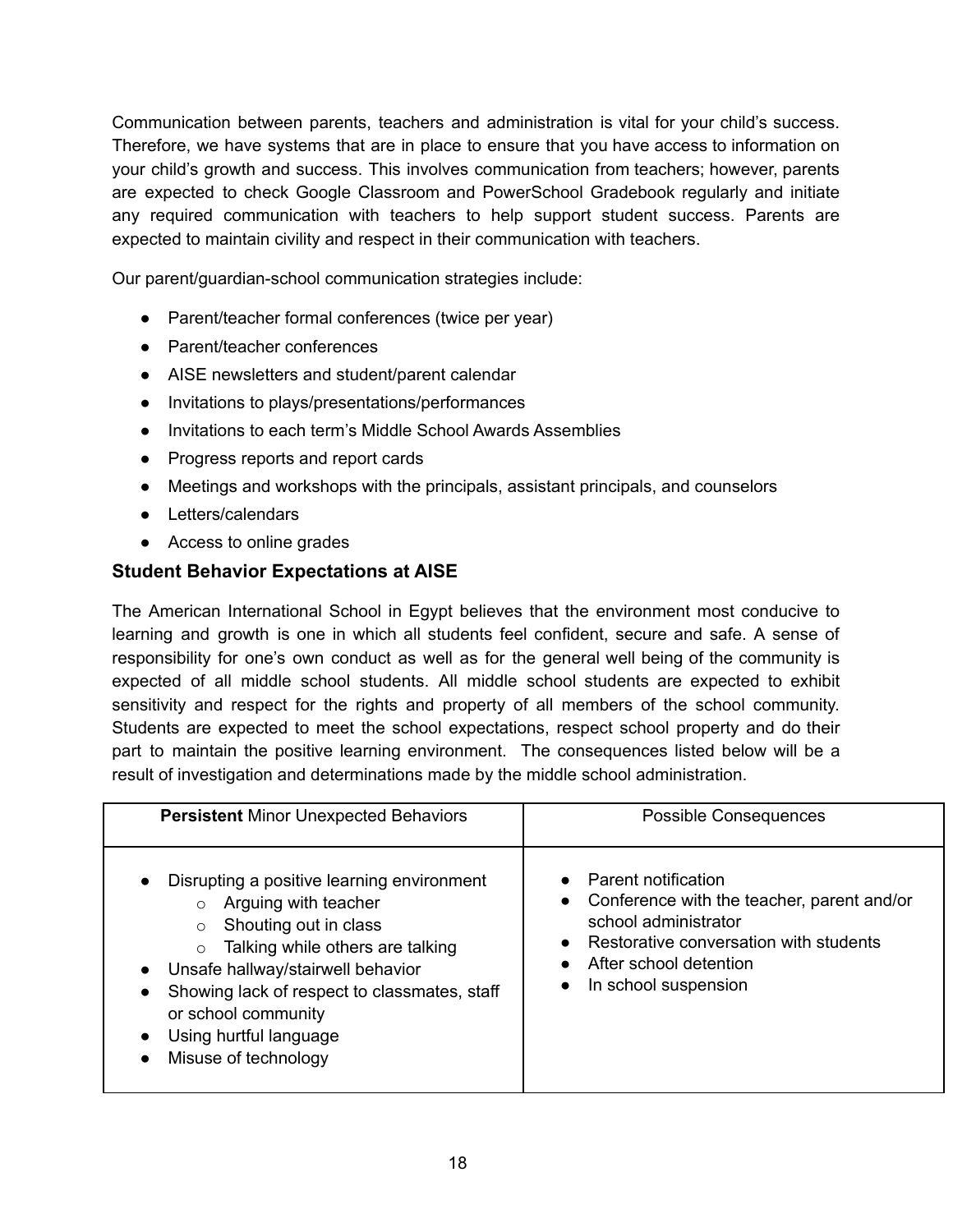| <b>Major Unexpected Behaviors</b>                                                                                                                                                                                                                                                                                                           | <b>Possible Consequences</b>                                                                                                                                                                                             |  |
|---------------------------------------------------------------------------------------------------------------------------------------------------------------------------------------------------------------------------------------------------------------------------------------------------------------------------------------------|--------------------------------------------------------------------------------------------------------------------------------------------------------------------------------------------------------------------------|--|
| Fighting<br>$\bullet$<br>Bullying, either in person or through cyber<br>$\bullet$<br>bullying<br>Skipping class<br>$\bullet$<br>Stealing<br>$\bullet$<br>Defacing school property<br>$\bullet$<br>Use and/or possession of cigarettes, alcohol,<br>$\bullet$<br>or any other controlled substance on school<br>grounds or at a school event | <b>Parent notification</b><br>Conference with the teacher, parent and/or<br>school administrator<br>Restorative conversation with students<br>After school detention<br>In School Suspension<br>Out of School Suspension |  |

When a student receives a minimum of 5 discipline infractions from two or more teachers in a term, parents will be notified of a warning of placement on behavior probation. The student will meet with the Middle School Counselor to come up with goals, possible solutions and will be placed on a behavior chart. When a student receives a minimum of 10 referrals from two or more teachers, they will be placed on Behavior Probation.

If a student does not show satisfactory improvement on Behavior Probation, they will have their file referred to the AISE Director. Options at this point will include, but are not limited to, Expulsion.

#### **Academic Honesty**

All students are expected to make their best effort and produce the highest quality work possible. We encourage students in the middle school to develop a sense of responsibility for their own work and actions. Independence is encouraged and promoted at all levels.

We believe in our students' ability to complete their work individually and expect that each will do his/her individual best without resorting to plagiarism, cheating or any other academic misconduct. To help avoid plagiarism and cheating, it is important that both teachers and parents put emphasis on this issue. The American International School in Egypt uses a software program called Turnitin.com which checks students' work for similarity. Any form of plagiarism is considered an Honor Code Violation.

#### **Honor Code Violation Consequences**

**1st offense:**

● A referral will be sent to the office and parents will be informed by email.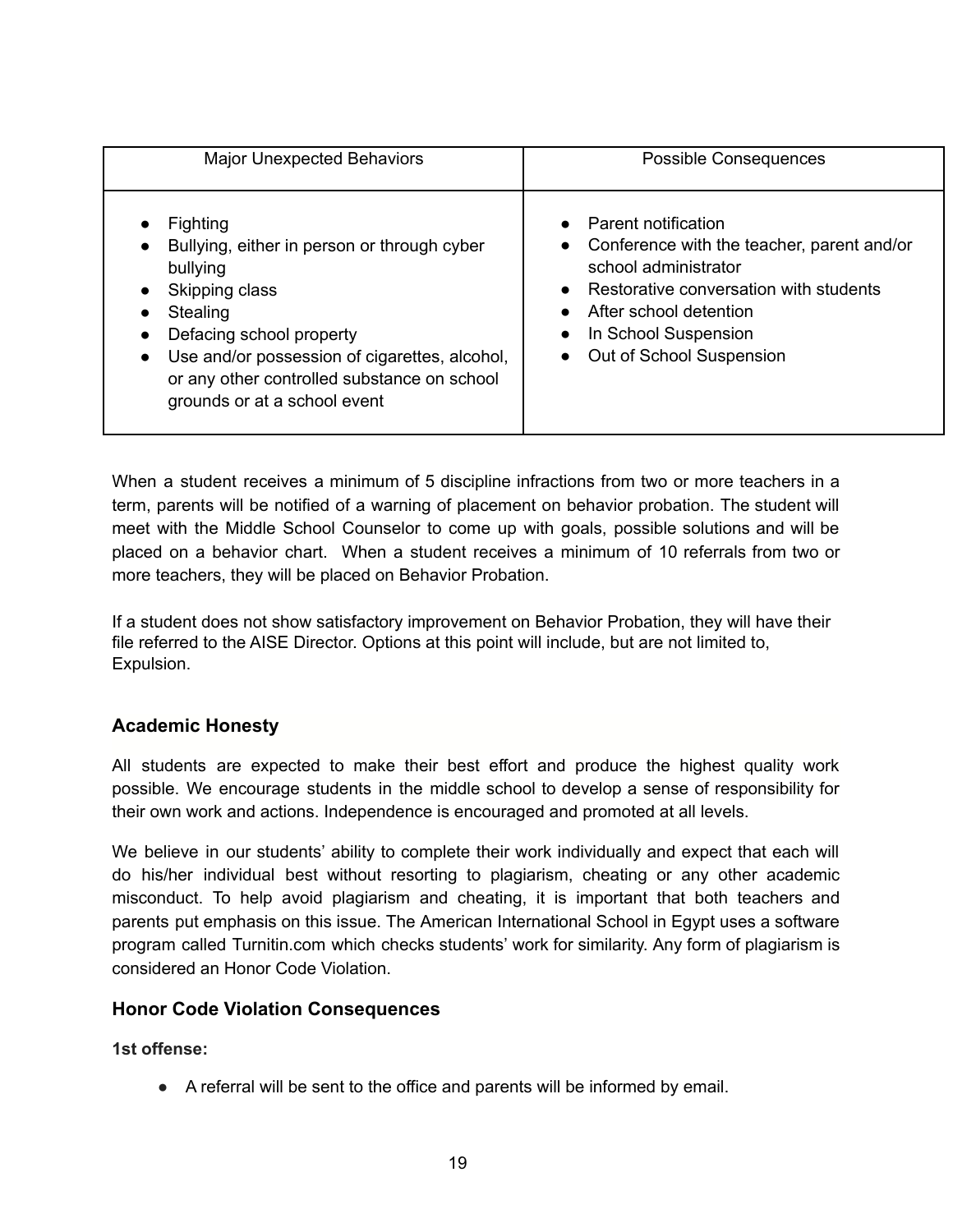- The Teacher will conference with the student and Middle School Counselor regarding academic dishonesty.
- Students can redo the assignment for a 50% deduction in points.

#### **2nd offense:**

- A referral will be sent to the office and parents will be informed by email.
- The Assistant Principal will conference with the student and make a plan to abide by the honor code.
- The student will receive a zero on the assignment.

#### **3rd offense:**

- A referral will be sent to the office and parents will be informed by email.
- A meeting will be held with the student, teacher, parents and Principal.
- The student will receive a zero on the assignment.

#### **4th offense:**

- A referral will be sent to the office and parents will be informed by email.
- A meeting will be held with the student, teacher, parents and Principal.
- The student will receive a zero on the assignment.
- Student will be placed on Behavior Probation. The tier level will be determined by the Principal.

#### **Bullying Policy**

AISE defines bullying as "any aggressive and unwanted behavior that is intended to harm, intimidate, or humiliate the victim; involves a real or perceived power imbalance between the aggressor or aggressors' and victim; and is repeated over time or causes severe emotional trauma. "Bullying" includes cyber bullying.

#### **Consequences of bullying:**

- First Offense—Parent Conference
- Second Offense—Parent Conference, Counseling, and Behavior Probation Tier 1
- Third Offense—Behavior Probation Tier 2
- Fourth Offense—Possible Behavior Probation Tier 3 and Recommendation for Expulsion

#### **Behavior Probation (BP)**

When a student receives a minimum of 5 discipline infractions from two or more teachers in a term, parents will be notified of a warning of placement on behavior probation. The student will meet with the Middle School Counselor and Assistant Principal to come up with possible solutions. When a student receives a minimum of 10 referrals from two or more teachers, they will be placed on Behavior Probation.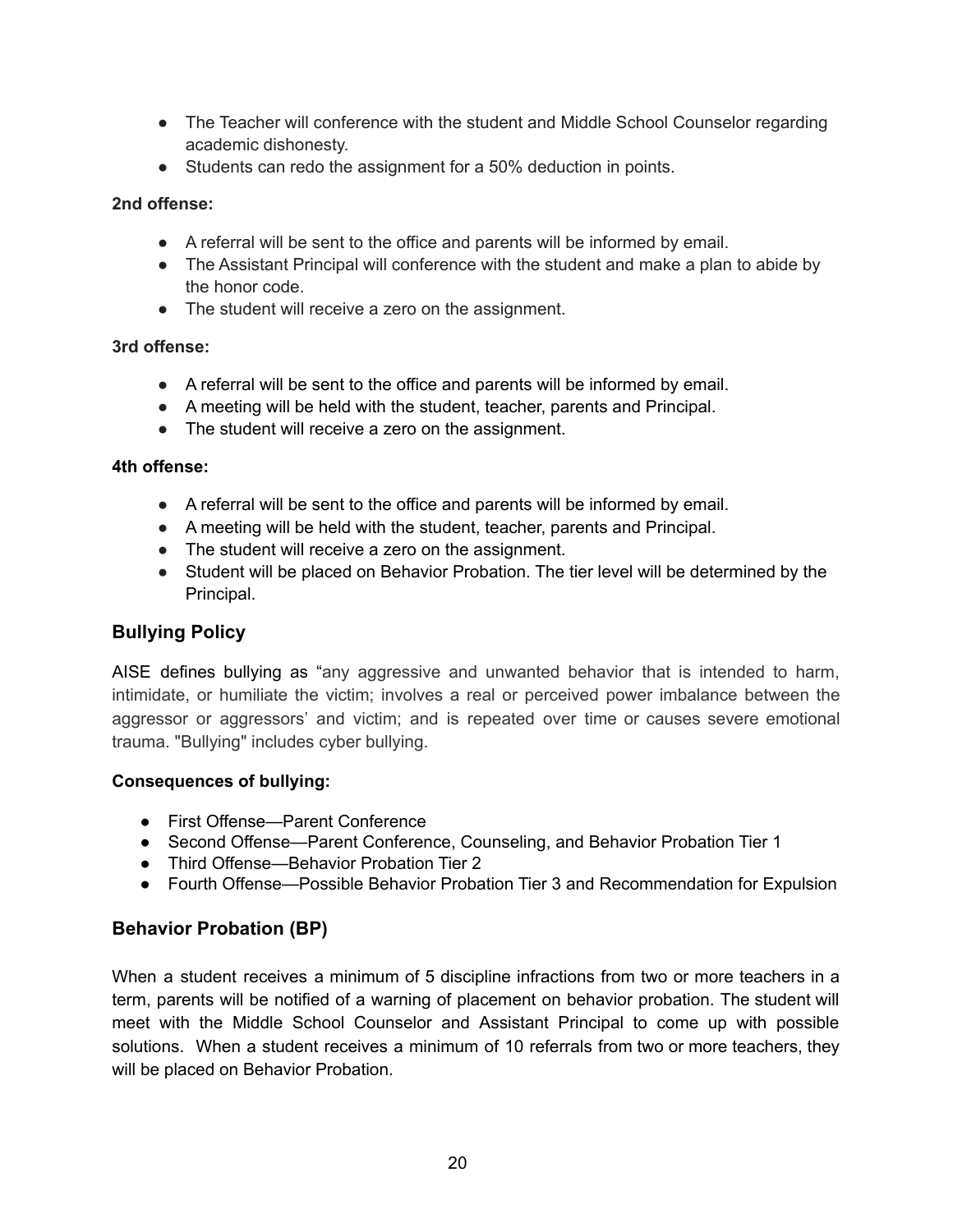**All decisions regarding probation are at the discretion of the Middle School Leadership Team.**

#### **Behavior Probation Tiers**

| <b>Tier</b><br>Level | <b>Duration</b>                                    | <b>Consequences</b>                                                                                                                                                                                                                                                                                                                                                                                                                                           | <b>Possible Interventions</b>                                                                                                                                            |
|----------------------|----------------------------------------------------|---------------------------------------------------------------------------------------------------------------------------------------------------------------------------------------------------------------------------------------------------------------------------------------------------------------------------------------------------------------------------------------------------------------------------------------------------------------|--------------------------------------------------------------------------------------------------------------------------------------------------------------------------|
| Tier 1               | 1 term<br>(subject to<br>leadership<br>discretion) | Meeting arranged with parents and<br>$\bullet$<br><b>Assistant Principal</b><br>Documented placement in student file<br>Exclusion from extracurricular activities<br>$\bullet$<br>Exclusion from field trips and<br>$\bullet$<br>tournaments*<br>Monthly meeting with AP<br>$\bullet$                                                                                                                                                                         | Student meeting<br>$\bullet$<br>with counselor<br><b>Behavior Contract</b><br>$\bullet$<br>Assign a mentor                                                               |
| Tier <sub>2</sub>    | 1 term<br>(subject to<br>leadership<br>discretion) | Meeting arranged with parents and<br>$\bullet$<br>Principal.<br>Documented placement in student file<br>$\bullet$<br>Exclusion from extracurricular activities<br>$\bullet$<br>Exclusion from field trips and<br>$\bullet$<br>tournaments<br>Continued monthly meetings with<br>Principal.<br>Any further offenses lead to one day of<br>ISS. Upon return to school, student is to<br>be accompanied by a parent for a<br>meeting                             | Student meeting<br>$\bullet$<br>with counselor<br><b>Behavior Contract</b><br>$\bullet$<br>developed/revised<br>Assign a mentor<br>$\bullet$                             |
| Tier <sub>3</sub>    | 1 term (subject<br>to leadership<br>discretion)    | Meeting arranged with parents and<br>Principal.<br>Documented placement in student file<br>Exclusion from extracurricular activities<br>$\bullet$<br>Exclusion from field trips and<br>$\bullet$<br>tournaments<br>Continued monthly meetings with<br>Principal.<br>Student file presented to Director<br>Additional offenses can carry up to 5<br>$\bullet$<br>days OSS. Upon return to school,<br>student is to be accompanied by a<br>parent for a meeting | Student meeting<br>$\bullet$<br>with counselor<br><b>Behavior Contract</b><br>$\bullet$<br>developed/revised<br>Regular meetings<br>$\bullet$<br>with assigned<br>mentor |

\*To be determined by the Leadership Team

Please note that if a student shows sufficient improvement as deemed by the Leadership Team, they have their BP tier reduced or removed as per the details below.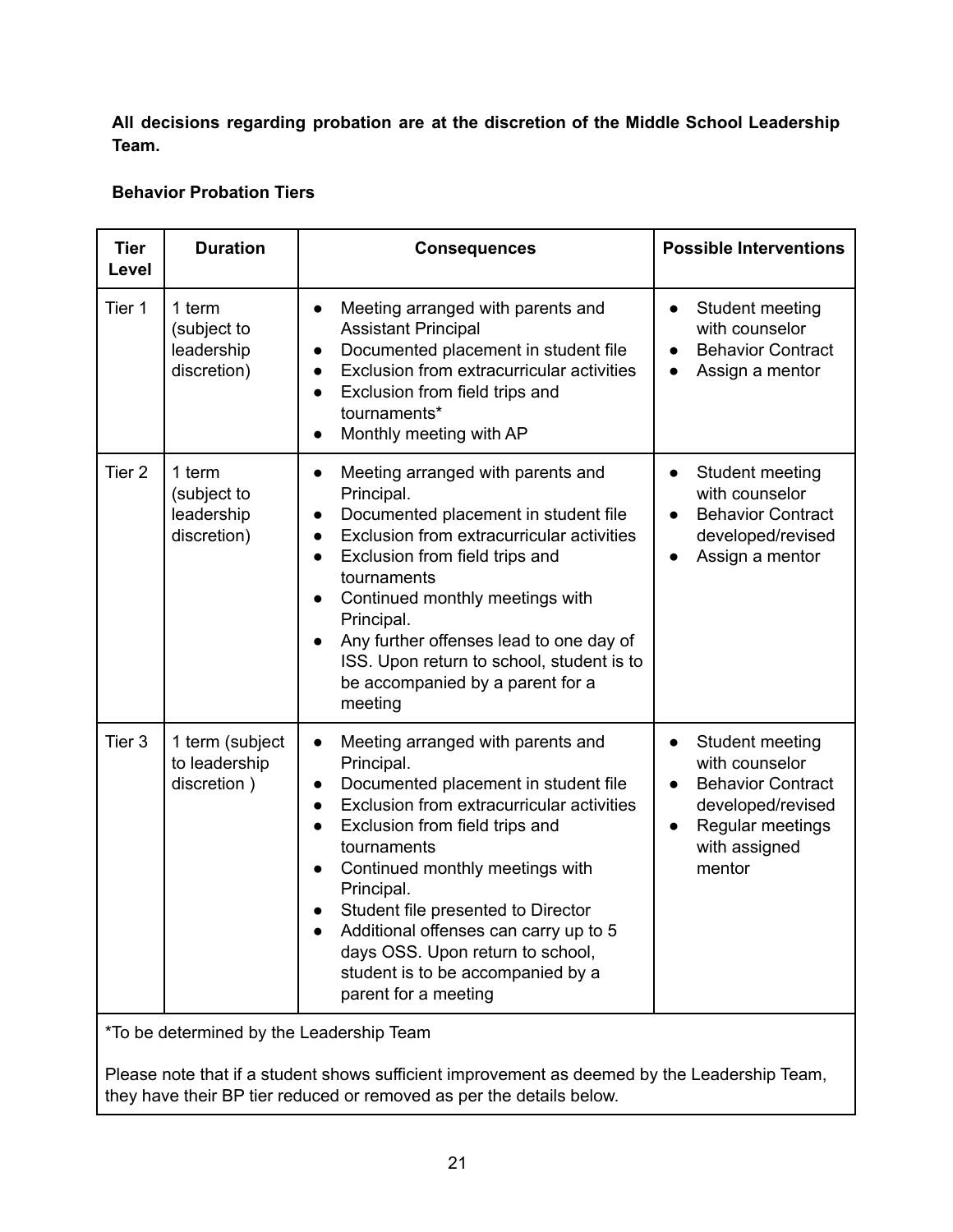- Satisfactory Improvement on Tier 1 Removal from BP
- Satisfactory Improvement on Tier 2 Placed on Tier 1
- Satisfactory Improvement on Tier 3 Placed on Tier 2

If a student does not show satisfactory improvement on Tier 3, they will have their file referred to the AISE Director. Options at this point will include but are not limited to Exclusion/Expulsion.

#### **Busing/Transportation**

The American International School in Egypt offers bus transportation for students whose parents contract for these services. Within certain restrictions, busing is provided door to door. Students are responsible for following and obeying the bus rules and regulations.

- 1. Students must adhere to the direction of the bus monitor.
- 2. Students are to use the established pick-up points only.
- 3. Students are required to stay in their seats and wear their seatbelts.
- 4. Students are to refrain from protruding their head, hands, and other objects out of the window.
- 5. Students must converse in a quiet voice.
- 6. Students will be suspended from the bus for physical assault, verbal assault, or inappropriate language directed at another person on the bus.
- 7. Students will lose any privilege to eat on the bus, if they don't throw their trash away, or are unable to manage their food. This may cause restrictions for the entire bus.
- 8. Any potentially dangerous objects that need to be brought to school for a project are to be given to the bus monitor.
- 9. Riders are permitted to get off the bus only at their assigned stops.
- 10. Buses will not wait at the designed stops in the morning for tardy students.
- 11. Buses will not move unless all students are seated.
- 12. There is no such thing as acceptable play fighting on the bus. Students will be suspended from the bus for any aggressive physical behavior, playful or otherwise. Students should keep their hands and feet to themselves.
- 13. Students who attempt to stop the bus while it is in motion, will be suspended from the bus and will be considered for permanent removal.

#### **Dining Services**

A student lunch program is provided by an outside provider at AISE West. Juices, sandwiches, salads, and healthy snacks may be purchased during the lunch and nutrition periods. Certain dining services are open to students after school.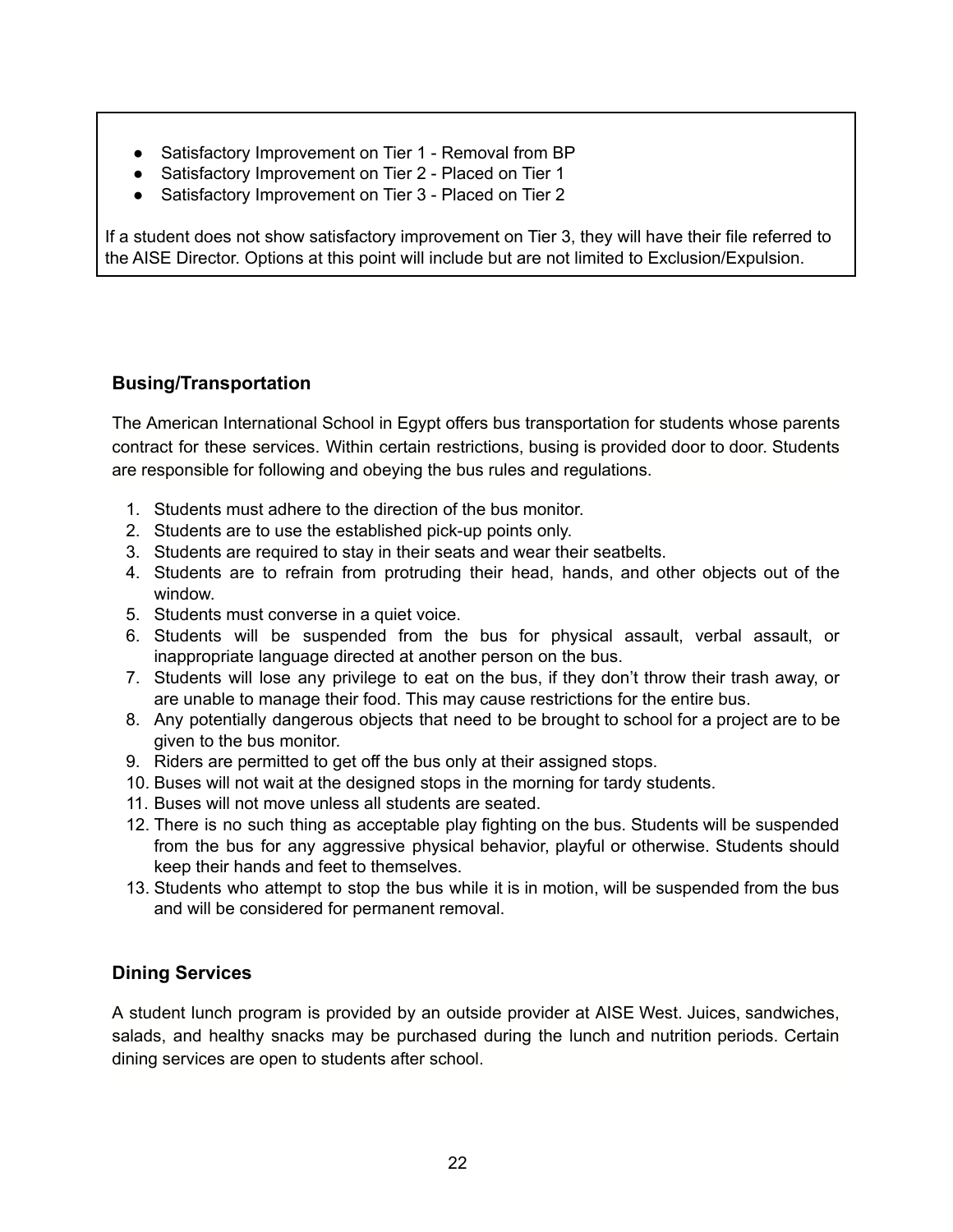#### **Elevator Use**

Students are required to use the stairs when entering/exiting AISE West and changing classes. Only students having a special need will be given written permission by the Administration and/or school doctors to use the elevator.

#### **Emergency Evacuation of the Building**

Evacuation plans have been developed and distributed to each staff member. These plans are posted in each room. Evacuation drills are scheduled to be held throughout the year to familiarize students and faculty with necessary procedures and problems.

#### **Extracurricular Activities**

The extracurricular activities program is developed and supervised by the Middle School administration in consultation with the Athletic Director.

Dances or evening activities are scheduled throughout the year. All student activities are run through and approved by the Middle School Principal and/or Assistant Principal. Activities at the school will end no later than 10:00 P.M. Once a student enters an activity, he/she may not leave the activity and return.

Class attendance is mandatory for the entire school day before a student may attend an extracurricular or co-curricular activity.

Participation in any activity is an additional responsibility that should not conflict with a student's primary academic responsibility.

#### **Athletic and Extracurricular Activities Eligibility**

Students at the American International School in Egypt are encouraged to become involved in some of the many and varied athletic and extracurricular activities available. The American International School in Egypt sponsors many athletic teams, clubs, organizations, and activities designed to appeal to a wide range of interests, abilities and talents. Students may choose from athletics, student government, and fine and performing arts activities. Many are open to all interested students, some are class-related, and others are by audition or have specific criteria for membership.

#### **Academic Standing**

It is important for students to realize that athletic and extracurricular activities complement the academic program and that what goes on in the academic setting takes precedence over participation in athletics and/or extra-curricular activities.

- Term grades will determine eligibility.
- In order to participate on an AISE West athletic team or in an extracurricular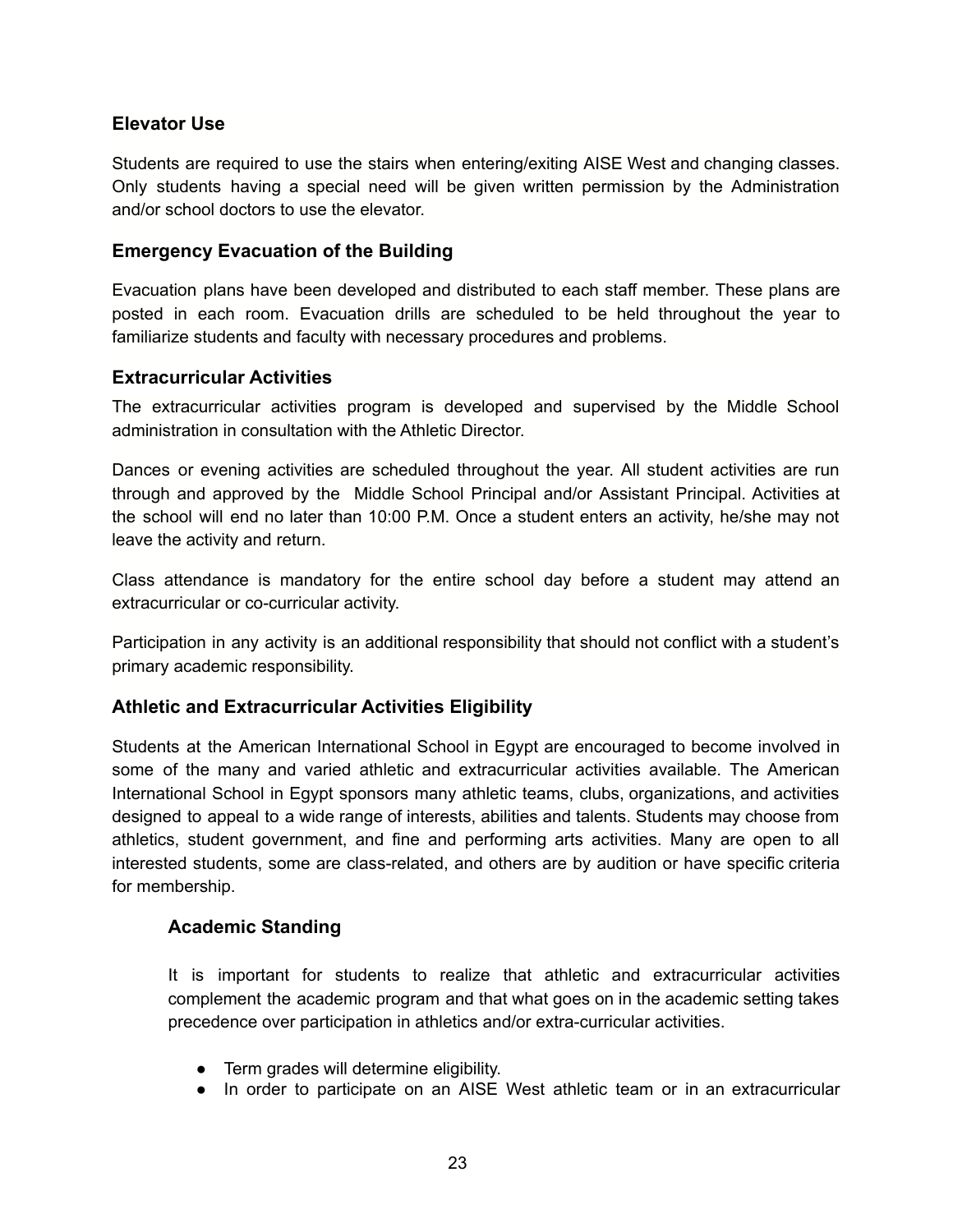activity, students must have satisfied all of the behavioral and academic eligibility requirements prior to participation.

- A student may be considered "academically ineligible" to participate in an extracurricular activity if he/she has been placed on Academic Probation Tier 2 or had their enrollment discontinued.
- A student may be considered "behaviorally ineligible" to participate on an athletic team or in an extracurricular activity, if he/she is on Behavior Probation Tier 1, Behavior Probation Tier 2, Behavior Probation Tier 3, or had their enrollment discontinued.
- The academic/behavior eligibility requirements shall carry over from one academic year to the next.

#### **Attendance**

- Unexcused absences or chronic tardiness to meetings, practices or school may be a sufficient reason for declaring a student ineligible at any time. In issues involving school attendance, the Principal will determine the date and term of the ineligibility. For issues involving meeting and practice attendance, the coach or sponsor will determine the date and term of ineligibility.
- Students who arrive at school after 10:00 am or who leave school during the school day will not be allowed to participate in any athletic or extra-curricular school activities that day or evening, including activities, performances, meetings or practice sessions.

#### **Discipline**

● Students who are suspended or have a disciplinary action pending will be ineligible to participate in any athletic or extra-curricular activities during the period of suspension/time pending.

#### **Field Trips**

Educational field trips are defined as any travel away from the school site which is done during or outside school hours. They are sponsored by the school to enhance learning.

Student responsibilities on field trips:

- Students are reminded that a field trip is an extension of the school day and all school policies and rules apply.
- Students are required to wear their school uniform unless given permission not to do so by the principal.
- The trip sponsor may set additional rules and regulations to address the idiosyncrasies of specific trips or locations. Students must comply with these rules and regulations.
- Students must sign and turn in to the trip sponsor the Field Trip Permission Form and Medical Release Form signed by their parent or guardian or they will not be allowed to participate in the trip.
- Students must travel both to and from the field trip location under the supervision of a chaperone. Requests to do otherwise will only be considered if they have permission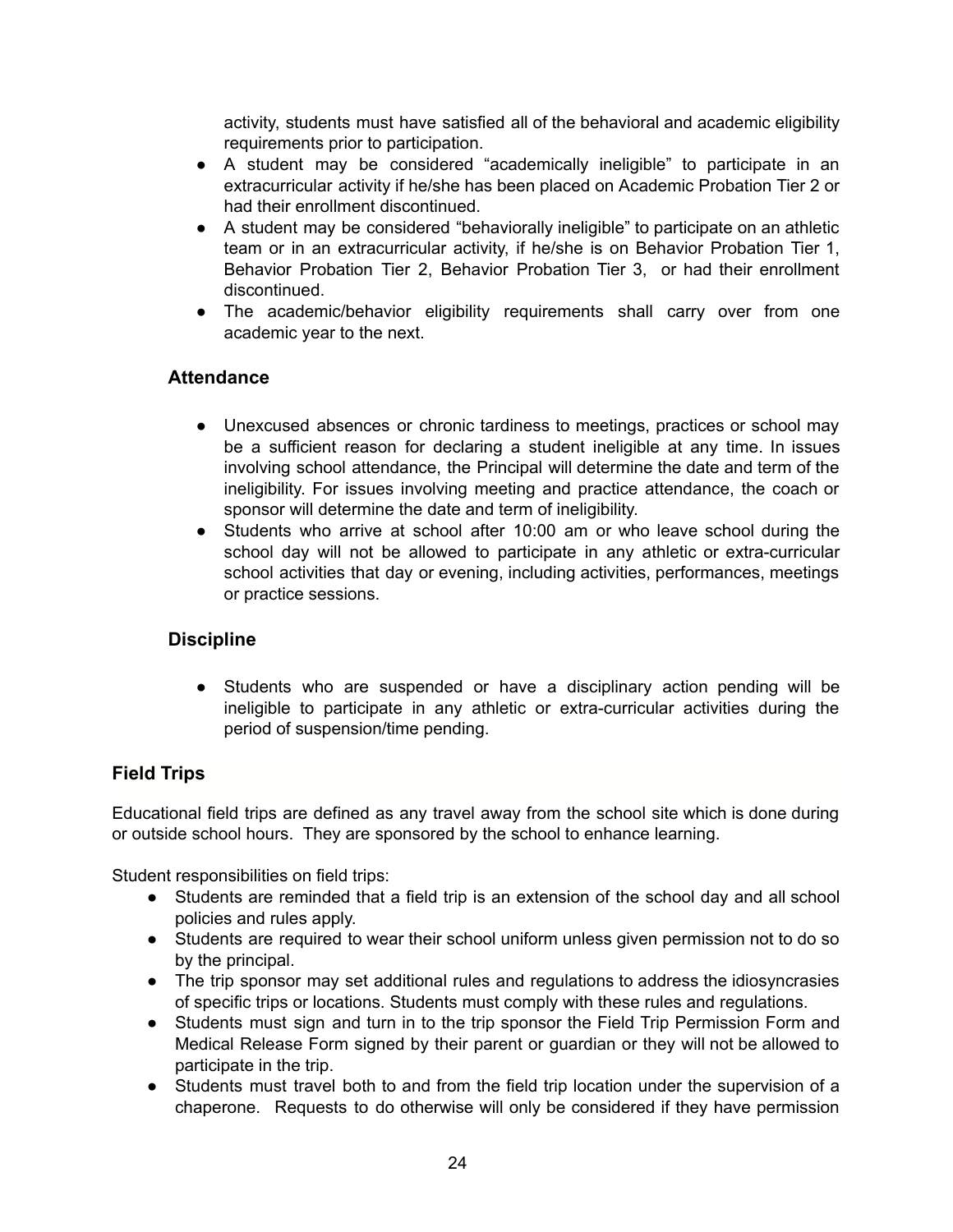from the Principal at least one day prior to the beginning of the field trip who will have confirmed this with the parent by phone or in person.

- Students who fail to comply with field trip rules and regulations will be asked to return at their parents' expense. This may include a ticket home, at parent's expense, for a field trip outside of Cairo.
- A student may be considered "academically ineligible" to participate in a field trip if he/she has been placed on Academic Review Tier 2 or Academic Review Tier 3.
- A student may be considered "behaviorally ineligible" to participate in a field trip if he/she is on Behavior Probation Tier 1, Behavior Probation Tier 2, Behavior Probation Tier 3, or had their enrollment discontinued.

#### **Fundraising Activities**

Activities that require fundraising are to be screened by the school administration in order to maintain a reasonable balance of time spent by faculty and students on fundraising. All funds should be given to the Business Office by the end of the day.

#### **Health Services**

Medical doctors who are trained and experienced in handling student health conditions are on duty each school day. If a student becomes ill during school, they should request a pass from their teacher to go to the doctor. If the student needs to leave school because of illness, the parent/guardian must be notified and give consent and the student must sign out in the Middle School office.

The doctors are available to counsel students regarding health problems, to help manage health factors for individual students, and to administer first aid in case of emergency.

#### **Library**

The AISE secondary school library is a large learning space on the 4th floor that is shared by students, teachers, staff, and parents. The library serves as an information center for all subjects taught in the middle and high school divisions, as well as a resource for pleasure reading and the pursuit of individual research interests. The library offers a wide selection of fiction and non-fiction print books for in-library use and for checkout. It also provides access to ebooks and periodicals and research materials through database subscriptions.

The library uses the Follett DESTINY system for cataloging and checking out books and for its OPAC (online public access catalog). Part of DESTINY is WEB-PATH EXPRESS, a safe and leveled computer database search engine geared for students and school curriculum. There are computers in the library, tech center, and classrooms for locating materials.

Books and other circulating materials may be checked out to students for two weeks. Students are responsible for items checked out under their name. To renew a book, please bring it to the library to be rescanned. Overdue notices are sent periodically through the classroom teachers.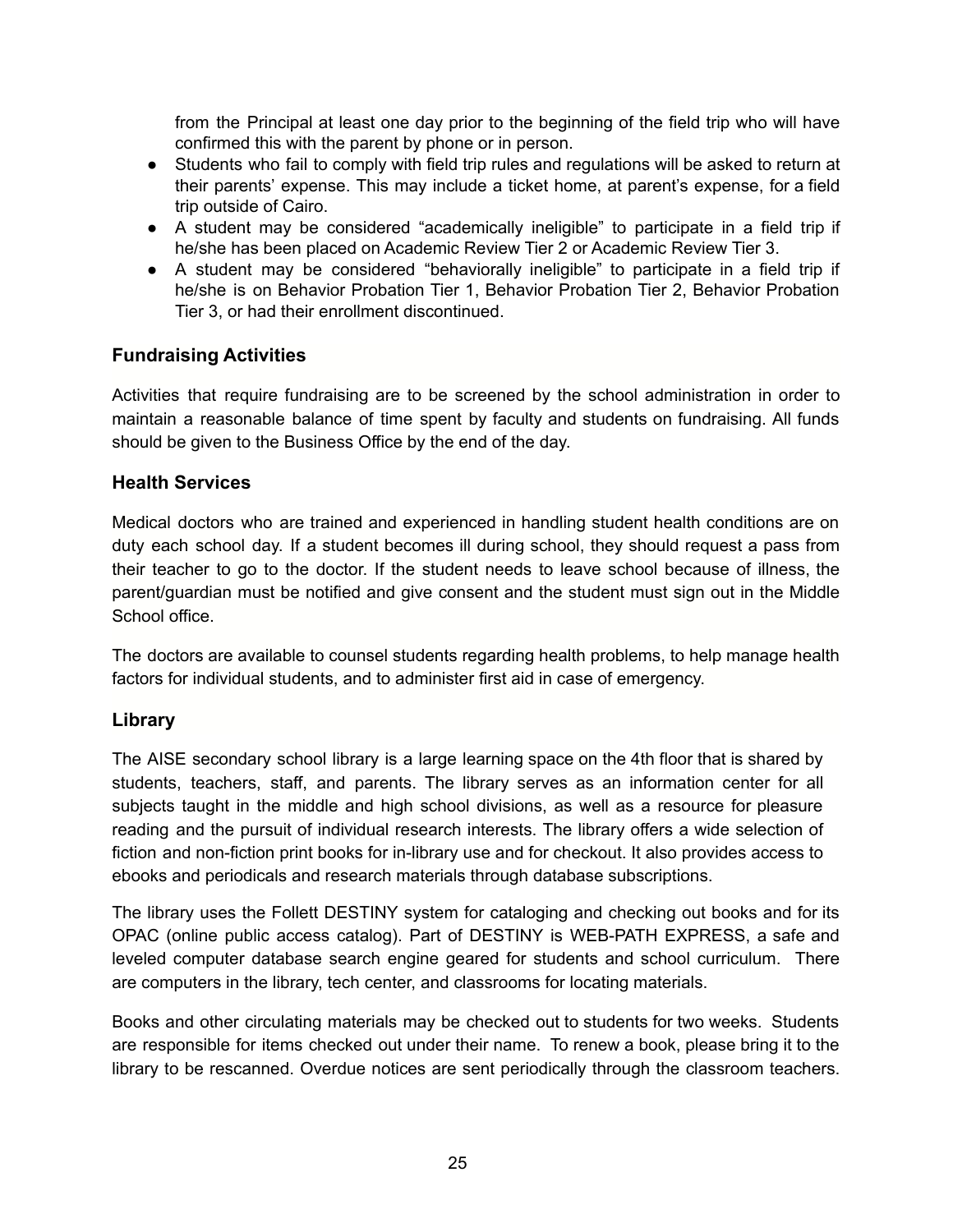Students with lost or overdue books may not check out additional materials until the missing items are returned or paid for.

The library is a well-equipped facility and the pride of AISE. The librarians are here to help you.

#### **Lockers**

School lockers are assigned to middle school students. Lockers are school property, but the school is not responsible for lost, stolen, or damaged items**.** Students should not store items of a valuable nature in their lockers. Students are not to share lockers with other students. Students should use only their assigned locker.

#### **Lost and Found**

A Lost and Found area is maintained on campus. Any student property found on campus or on buses is turned in to the Lost and Found.

#### **Mobile Phones Policy**

Mobile phones are not to be used anywhere in the school building during school hours. Mobile phones should be silenced and should only be seen if permission for use is granted. Mobile phone usage includes the use of the camera, calculator or other features of the phone.

#### **National Level Athletes at School**

AISE is proud to have a number of students who participate in a variety of athletic teams at the national level. In keeping with the policies of the Egyptian Government and AISE West any absences of these students, which results from their national level participation, will not be recorded as absences. However, it is the student's responsibility to bring in the appropriate documentation which will identify him/her as a national level athlete and to keep the Middle School Office aware in writing of the official dates of absences. It is important for students to be aware that although the absences for national athletic participation will not be counted against them, they are responsible for work missed during absences.

#### **Tardy Policy**

In order for students to gain the most from their educational opportunities at AIS Middle School, they are expected to arrive at the appropriate time to their classroom every day.

All students reporting to school tardy should report to the office to report their tardiness and to receive a pass to class.

A student arriving tardy to class is not allowed into the classroom without a Tardy Pass from the MS Office. Tardy students serve lunch detention. Five repeated tardy arrivals result in after school detention.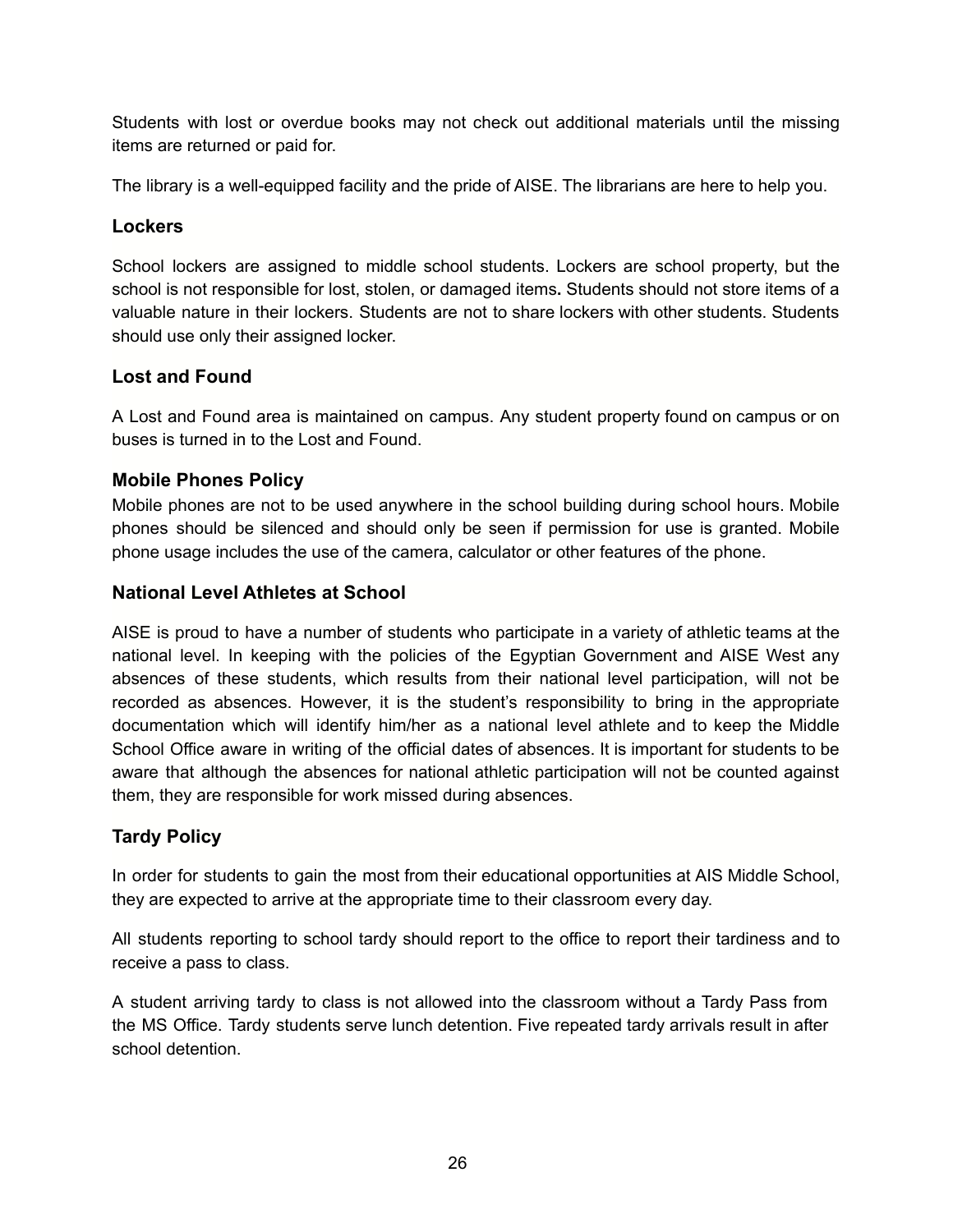#### **Damaged or Lost Items Policy**

The school issues texts, calculators, library books, instruments and other valuable materials to students each year. Students are responsible for returning these items in good, reasonable condition at the end of the year, or whenever the teacher asks for them back. If items checked-out to students do not return, or are returned in a manner deemed damaged or in need of repair, the student will be charged a repair or replacement fee.

#### **Student Council**

The Middle School Student Council develops student leadership, helps students learn and apply democratic decision-making principles and procedures, and enables students the opportunity to provide service to the school, faculty and student body. Students must meet the same eligibility requirements to hold office in Student Council as stated in the Athletic and Extracurricular Activities eligibility policy.

### **Technology Policy and Code of Conduct**

#### **Purpose of the Policy**

This policy exists to protect and define procedures regarding the use and maintenance of the AISE Computer Systems/Networks/Equipment in line with the AISE Code of Conduct.

#### **Purpose of Access to the Network**

Stakeholders are granted access to the network to support learning through access to information. Each network user is permitted one device on the network (not a mobile phone).

#### **Privilege**

Accessing the Internet through school equipment is a privilege, not a right, and inappropriate use, including violation of this rule may result in cancellation of the privilege.

#### **Monitoring**

Administration reserves the right to review any material on user accounts for purposes of maintaining adequate file server space and monitoring appropriateness of material accessed through the network.

#### **Security**

Notify the network manager of any suspected policy breaches. No user may utilize another user's account for any reason.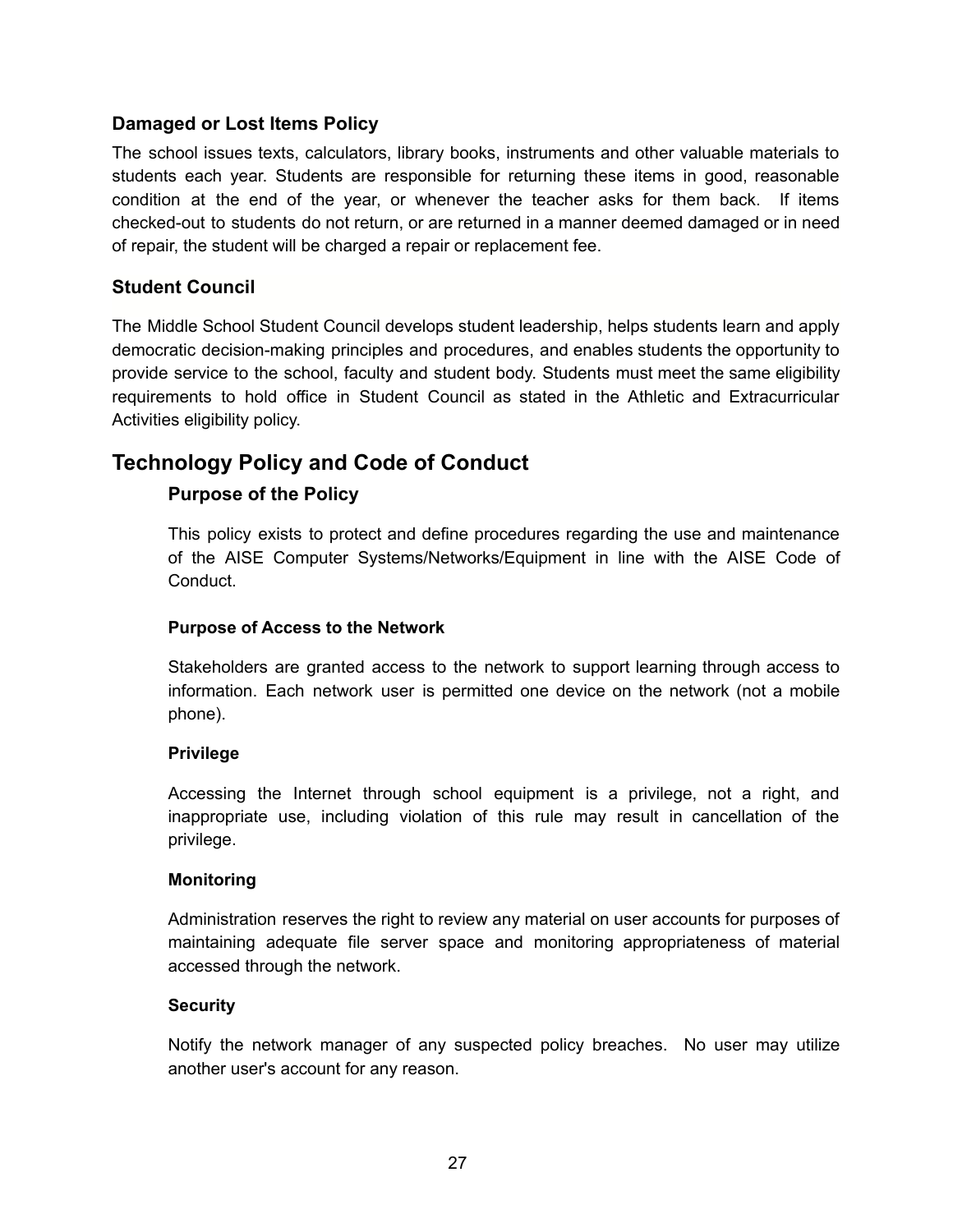#### **Harassment**

Harassment (Cyber Bullying) when utilizing the Internet will result in the elimination of computer access. Cyber Bullying is defined as the use of electronic communication to bully a person, typically by sending messages of an intimidating or threatening nature.

#### **Inappropriate Material**

If inappropriate material is discovered, the staff member or student should inform their supervisor or teacher so the situation can be resolved.

#### **Social Media**

School technology or Wi-Fi may not be used for social media in an offensive, detrimental or defaming nature. The school name and/or logo may not be used on social media without the school's consent, and in a detrimental or defamatory manner.

#### **Vandalism and/or Accidental Damage**

If school owned equipment is accidentally damaged during school use by faculty or students, it is understood that AISE will bear the cost of replacement. However, if school owned equipment is damaged by students due to misbehavior or by faculty during personal time off campus the individual or student is responsible for the cost of damage/replacement.

#### **Technical Damage**

In case of technical damage of school owned equipment, i.e., damage not caused by the individual, please notify the teacher, supervisor or principal as soon as possible so repairs can take place. AISE will bear the cost of repairs.

#### **Textbooks**

Textbooks will be issued to you by your teachers in some classes. Textbooks will be checked out through the library.

Each student is responsible for keeping track of his/her own books and for maintaining them in good condition. Damage or loss should be reported and payment made in the Business Office. To obtain another book, payment for replacement must be made.

#### **After School Tutoring**

Tutoring days are scheduled after school by classroom teachers. Students who encounter learning difficulties in a class often ask to be tutored after school. Teachers may work with students at any time before, during or after school. Teachers cannot accept payment or gifts for the extra assistance given.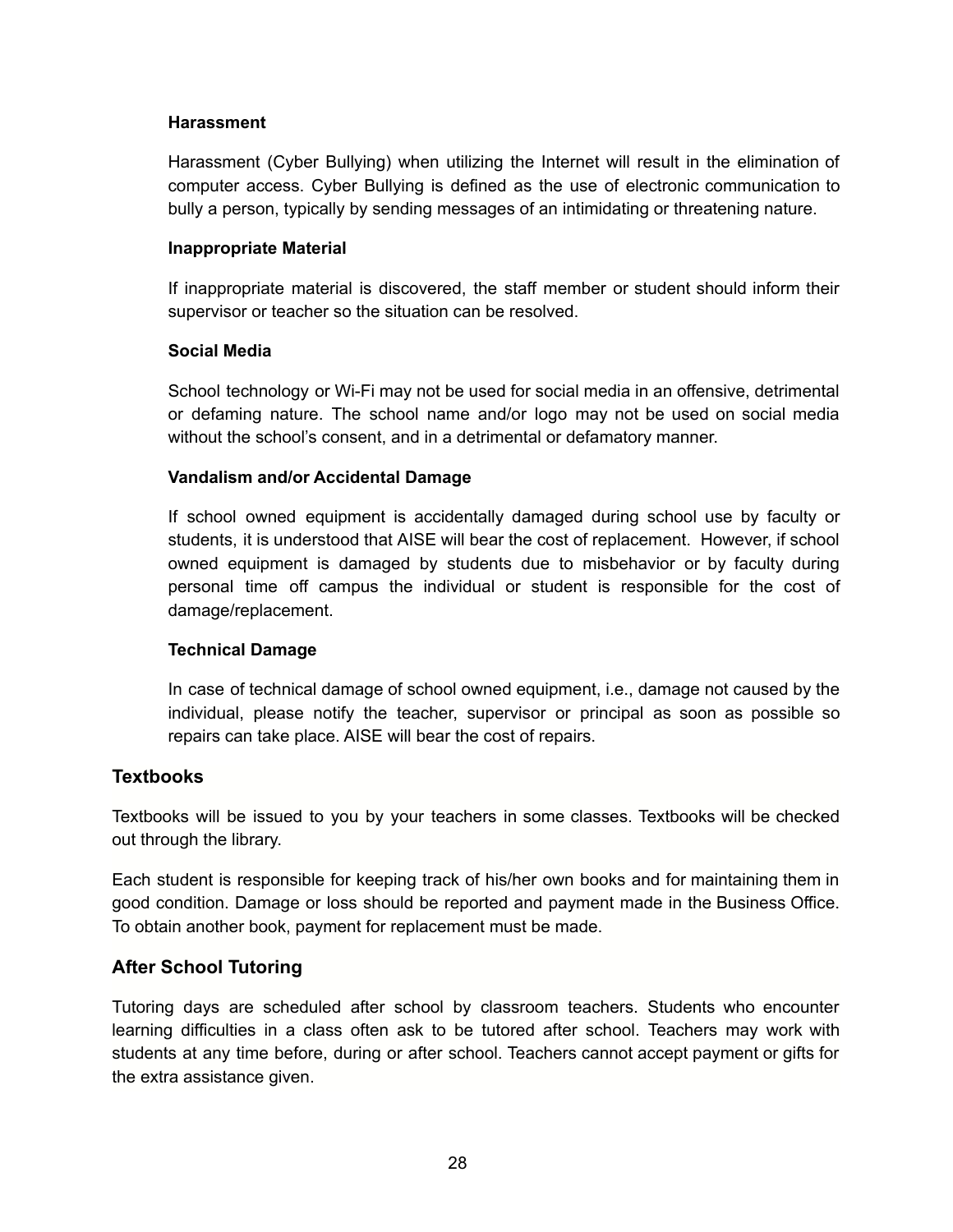Students who are placed on any level of Academic Support and Review are required to attend mandatory after school tutoring in the subject area(s) that require extra support.

Any paid tutoring must have the pre-approval of the Superintendent. No AISE West teacher may tutor his/her own student for pay. Approved tutoring is to take place on AISE's campus and not off campus.

Any outside tutoring arrangements need to be set up through the Principal's Office and approved by the Director. Payments for services rendered are to be made through the Business Office and 100% of the instructional fees are paid to the school. The Business Office will reimburse the teacher.

#### **School-Wide Uniform Policy**

All AISE West students are expected to wear the school uniform daily unless otherwise announced by the Administration. The school uniform consists of solid navy blue, non-faded pants, shorts, or skirts, and the AISE shirt with a navy blue collar and the AISE logo. Solid white t-shirts with the AIS logo prominently displayed on the front are considered PE uniform shirts and may be worn only during PE class. During cold weather, all sweaters or cover-ups should be solid blue or white without a logo or insignia other than the AISE logo.

The PE uniform consists of the AISE white t-shirt, AISE shorts or sweatpants and proper athletic shoes. Students should not wear jewelry during PE. Veiled students should not hold their veils with pins during class, this is a safety issue. Students not wearing the P.E. uniform will not be allowed to participate. P.E. teachers may offer alternative assignments.

Students who are not dressed according to the dress code will not be permitted to attend class. These students will be given the opportunity to: remove the non-uniform item, borrow clothes from unclaimed lost and found items, have the appropriate uniform clothing sent to school, or purchase items from the uniform shop. They will wait in the ISS room until they can dress in the proper uniform.

#### **Withdrawing Students**

Every student withdrawing from school during the school year must complete a clearance form before school records and transcripts are released. This process is accomplished in the Principal's Office. If a withdrawal of a student is requested, signatures from teachers, the library, and the Middle School Principal must be obtained on the withdrawal form.

Once a student has been cleared by the Principal, the student is referred to the Business Office for final clearance. When the Business Office signs the withdrawal form, all school obligations have been settled. At this point, school records may be released.

#### **Visitors and Guests**

Visitors of AISE West (including parents) are welcome to come to the campus. When requesting to visit a classroom, prior arrangements must be made through the Principal's office. Friends of